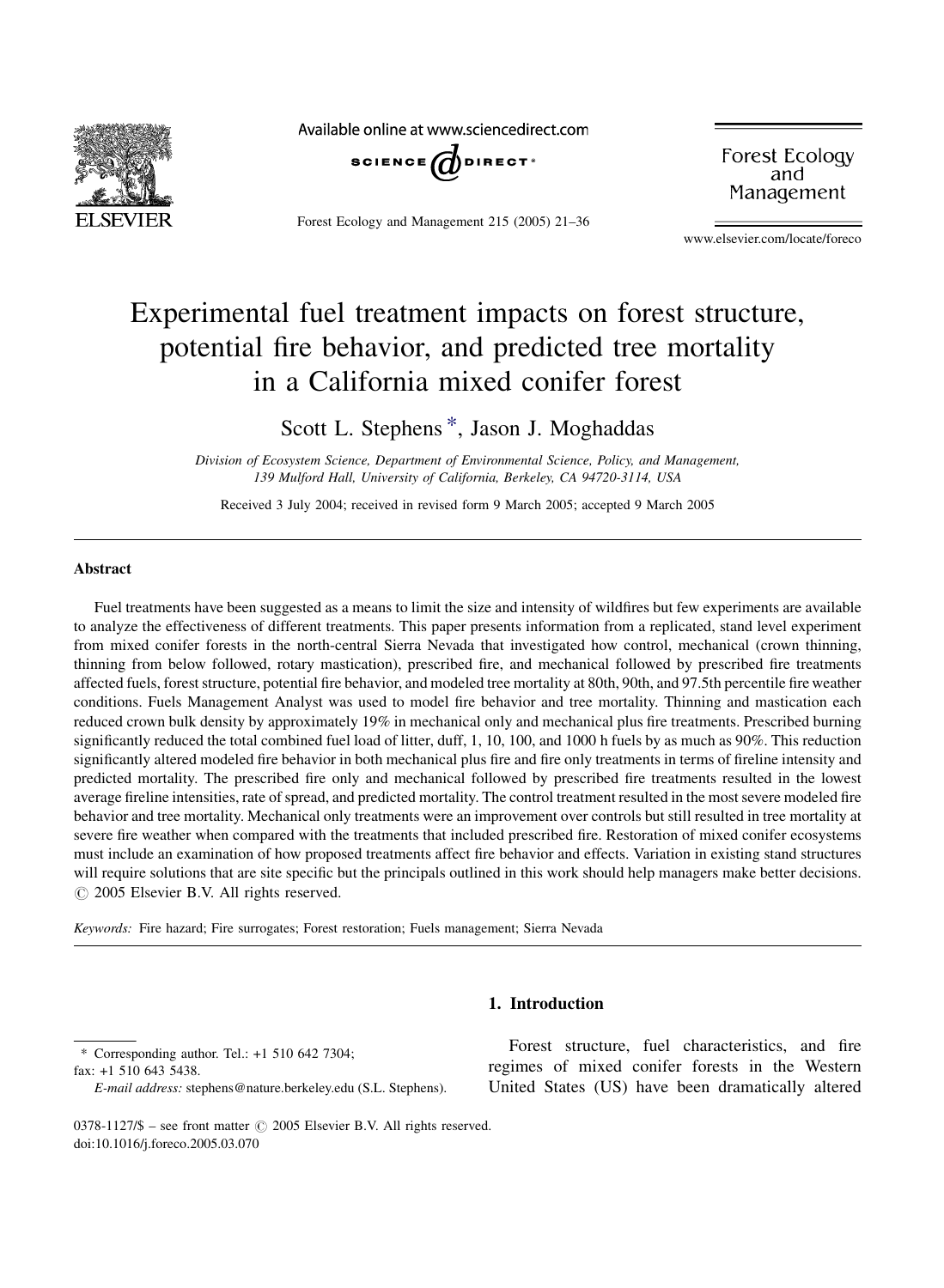since the early 20th century ([Kilgore and Taylor, 1979;](#page-14-0) [Biswell, 1989; Skinner and Chang, 1996; Graham](#page-14-0) [et al., 2004; Stephens and Collins, 2004\)](#page-14-0). Changes in fire regimes and possibly climate ([Millar and](#page-14-0) [Woolfenden, 1999](#page-14-0)) during the last 90–100 years have increased stand densities of shade tolerant species such as white fir (Abies concolor [Gord. and Glend.] Lindl.) and incense cedar (Calocedrus decurrens [Torr.] Floren.) in most mixed conifer forests in the Sierra Nevada ([Parsons and DeBendeetti, 1979;](#page-14-0) [Ansley and Battles, 1998; North et al., 2002; Taylor](#page-14-0) [and Skinner, 2003\)](#page-14-0). Other causes of forest change in the last century include past harvesting practices, livestock grazing, and planting trees at high densities after wildfires or clear-cutting [\(Franklin and Agee,](#page-13-0) [2003; Romme et al., 2003\)](#page-13-0).

The practice of using prescribed burning to modify potential wildfire behavior was in use at least 90 years ago in the Western US ([Clar, 1959; Biswell, 1989\)](#page-13-0). This early management practice utilized ''light burning'' in the forests of the northern Sierra Nevada and southern Cascades Mountains of California. Most federal managers and scientists at this time were not supportive of light burning because of the potential for fire escapes and the creation of basal tree injuries that might allow heart-rot fungi to enter ([Boyce, 1921\)](#page-13-0). Many also believed that western forests were understocked and that the elimination of fire would eventually allow higher yields of wood products ([Show and Kotok, 1924\)](#page-15-0).

Currently over 10 million ha of coniferous forests in the Western US are in moderate or high fire hazard condition classes ([NWCG, 2001](#page-14-0)). Several recent fire policies and initiatives such as the National Fire Plan ([USDA–USDI, 2000](#page-15-0)), 10-year comprehensive strategy [\(WGA, 2001](#page-15-0)), and Healthy Forest Restoration Act ([HFRA, 2003\)](#page-14-0) have been enacted to address the national US wildfire management problem. All of the recent statutes emphasize forest thinning as the integral tool for reducing high fire hazards in Western US forests.

The current debate over the appropriateness, technique, and timing of treatments utilized to modify or restore vegetation structure, fuel loads, and fire behavior is currently on-going at local, state, and national levels ([USDA, 2004; Stephens and Ruth,](#page-15-0) [2005](#page-15-0)). Though there have been qualitative and comparative studies on the effectiveness of various fuel treatments, controlled empirical studies using modern fuel reduction techniques are rare [\(van](#page-15-0) [Wagtendonk, 1996; Omi et al., 1998; Stephens,](#page-15-0) [1998; Fule et al., 2001; Pollet and Omi, 2002; Graham](#page-15-0) [et al., 2004; Stephens and Moghaddas, 2005a\)](#page-15-0). Researchers have modeled the impacts of different fuel treatments on potential fire behavior in mixed conifer forests [\(van Wagtendonk, 1996; Stephens,](#page-15-0) [1998; Miller and Urban, 2000](#page-15-0)) but these analyzes are constrained by model assumptions and uncertainties.

The National Fire and Fire Surrogate Study (FFS) has implemented a series of controlled empirical experiments to study the effects of fuel treatments on vegetation structure, fuel loads, and a suite of other ecological variables at 13 locations across the continental US [\(Weatherspoon and McIver, 2000\)](#page-15-0). In this paper, we report results from the Blodgett Forest FFS study site in the north-central Sierra Nevada. These results reach beyond the discipline of fire behavior and will help form a basis of how common fuel hazard reduction treatments affect forest structure.

The objective of this study is to determine how four different fuel treatments affect fuel loads, vegetation structure, and potential fire behavior and effects. The four treatments include: (1) control (no treatment), (2) thinning (crown thinning and thinning from below) followed by rotary mastication, (3) prescribed fire, and (4) a combination of thinning (crown thinning and thinning from below), rotary mastication, and prescribed fire. We tested for treatment effects at four different treatment stages: (1) pretreatment, (2) postharvest, (3) post-mastication, and (4) post-treatment. The null hypothesis is that there will be no significant difference ( $p < 0.05$ ) in vegetation structure, fuel load, fire behavior, and predicted mortality between treatment types and treatment stages.

#### 2. Methods

# 2.1. Study location

The study was undertaken in Sierra Nevada mixed conifer forests in the north-central Sierra Nevada at the University of California Blodgett Forest Research Station (Blodgett Forest), approximately 20 km east of Georgetown, California. Blodgett Forest is located at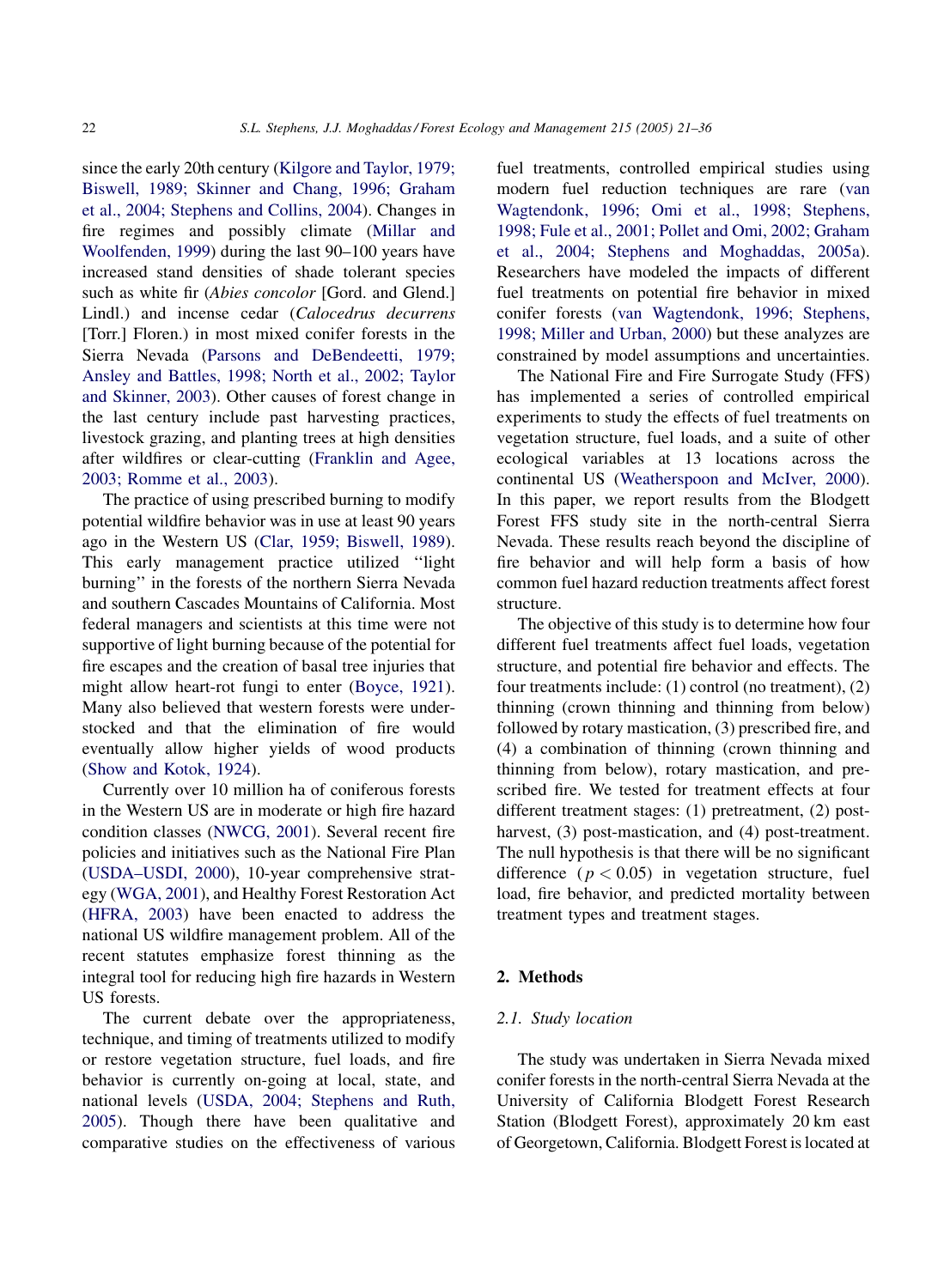latitude  $38^{\circ}54'45''$ N, longitude  $120^{\circ}39'27''$ W, between 1100 and 1410 m above sea level, and encompasses an area of 1780 ha. Tree species in this area include sugar pine (PinuslambertianaDougl.), ponderosapine (Pinus ponderosa Laws), white fir, incense-cedar, Douglas-fir (Pseudotsuga menziesii (Mirb.) Franco), California black oak (Quercus kelloggii Newb.), tan oak (Lithocarpus densiflorus (Hook. & Arn.) Rehder), bush chinkapin (Chrysolepis sempervirens (Kell.) Hjelmg.), and Pacific madrone (Arbutus menziezii Pursh). Mixed conifer forests cover 3.2 million ha (7.8%) of California's total land base [\(CDF, 2003\)](#page-13-0).

Soils at Blodgett Forest are well-developed, welldrained Haploxeralfs (Alfisols), derived from either andesitic mudflow or granitic/granodiorite parent materials ([Hart et al., 1992\)](#page-14-0). Cohasset, Bighill, Holland, and Musick are common soil series. Soils are deep, weathered, sandy-loams overlain by an organic forest floor horizon. Common soil depths range from 85 to 115 cm. Slopes across Blodgett Forest average less than 30%.

Climate at Blodgett Forest is Mediterranean with a summer drought period that extends into the fall. Winter and spring receive the majority of precipitation, which averages 160 cm [\(Stephens and Collins,](#page-15-0) [2004](#page-15-0)). Average temperatures in January range between 0 and  $8^{\circ}$ C. Summer months are mild with average August temperatures between 10 and 29  $\mathrm{^{\circ}C}$ , with infrequent summer precipitation from thunderstorms (averaging 4 cm over the summer months from 1960 to 2000) ([Stephens and Collins, 2004\)](#page-15-0).

Fire was a common ecosystem process in the mixed conifer forests of Blodgett Forest before the policy of fire suppression began early in the 20th century. Between 1750 and 1900, median composite fire intervals at the 9–15 ha spatial scale were 4.7 years with a fire interval range of 4–28 years ([Stephens and](#page-15-0) [Collins, 2004](#page-15-0)). Forested areas at Blodgett Forest have been repeatedly harvested and subjected to fire suppression for the last 90 years reflecting a management history common to many forests in California ([Laudenslayer and Darr, 1990; Stephens, 2000\)](#page-14-0) and elsewhere in the Western US ([Graham et al., 2004](#page-14-0)).

# 2.2. Treatments

The primary objective of the treatments was to modify stand structure such that 80% of the dominant and co-dominant trees in the post-treatment stand would survive a wildfire modeled under 80th percentile weather conditions [\(Weatherspoon and](#page-15-0) [Skinner, 2002](#page-15-0)). The secondary objective was to create a stand structure that maintained or restored several forest attributes and processes including, but not limited to, snag and coarse woody debris recruitment, floral and faunal species diversity, and seedling establishment. To meet these objectives, four different treatments including no treatment (control), mechanical only, mechanical plus fire, and prescribed fire only were each randomly applied (complete randomized design) to 3 of 12 experimental units that varied in size from 14 to 29 ha. Total area for the 12 experimental units was 225 ha. To reduce edge effects from adjoining areas, data collection was restricted to a 10 ha core area in the center of each treatment unit.

Control units received no treatment during the study period (2000–2005). Mechanical only treatment units had a two-stage prescription; in 2001 stands were crown thinned followed by thinning from below to maximize crown spacing while retaining 28–  $34 \text{ m}^2 \text{ ha}^{-1}$  of basal with the goal to produce an even species mix of residual conifers. Individual trees were cut using a chainsaw and removed with either a rubber tired or track laying skidder. During harvests, hardwoods, primarily California black oak, were coppiced to facilitate their regeneration ([McDonald and](#page-14-0) [Tappeiner, 1996\)](#page-14-0). All residual trees were well spaced with little overlap of live crowns in dominant and codominant trees. Following the harvest, approximately 90% of understory conifers and hardwoods between 2 and 25 cm diameter at breast height (DBH) were masticated in place using an excavator mounted rotary masticator. Mastication shreds and chips standing small diameter (2–25 cm DBH in this case) live and dead trees in place. Masticated material was not removed from the experimental units. The remaining unmasticated understory trees were left in scattered clumps of 0.04–0.20 ha in size.

Mechanical plus fire experimental units underwent the same treatment as mechanical only units, but in addition, they were prescribed burned using a backing fire [\(Martin and Dell, 1978\)](#page-14-0). Fire only units were burned with no pretreatment using strip head-fires ([Martin and Dell, 1978\)](#page-14-0), one of the most common ignition patterns used to burn forests in the Western US. All prescribed burning was conducted during a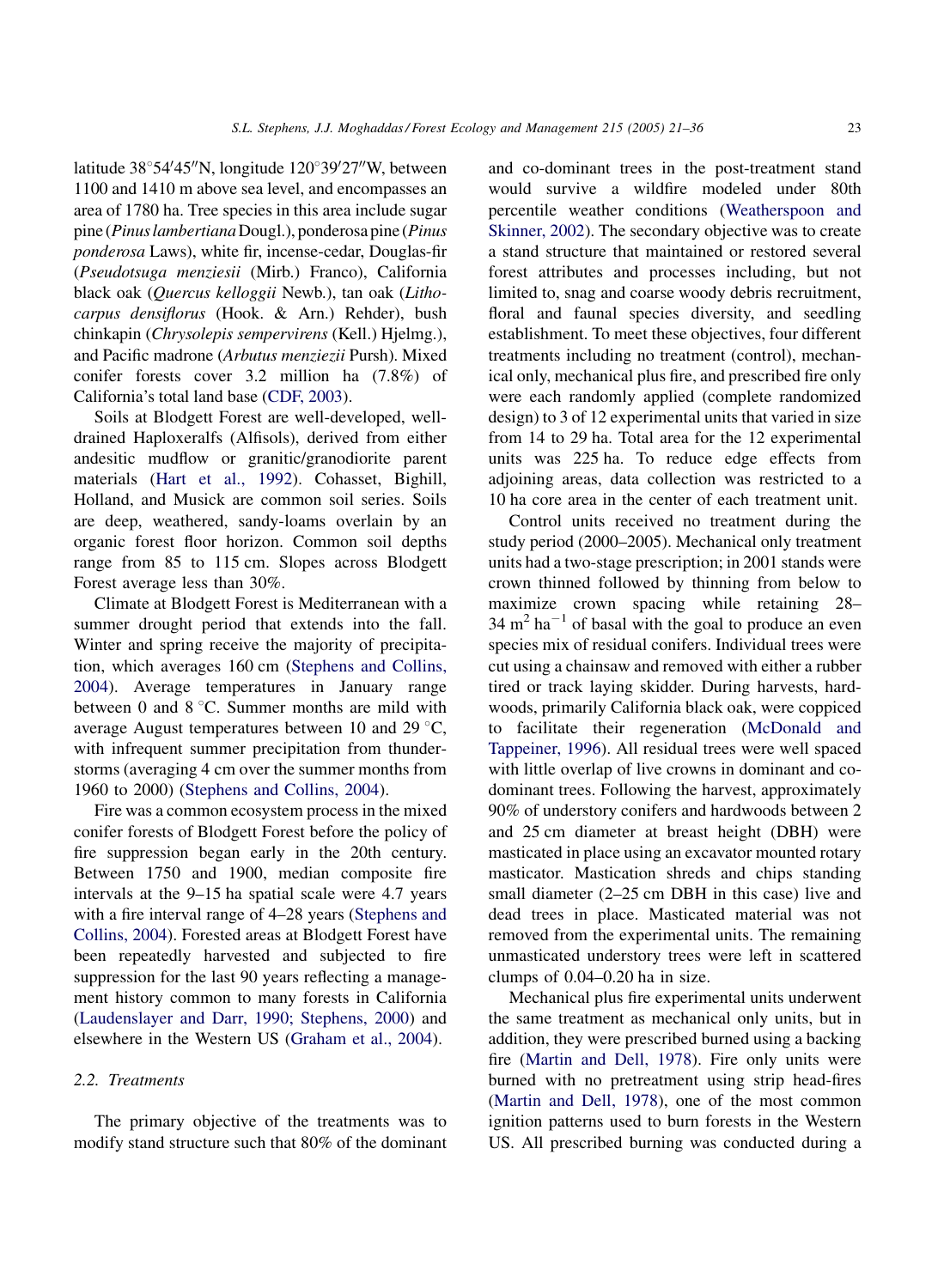short period (23 October 2002–6 November 2002) with the majority of burning being done at night because relative humidity, temperature, wind speed, and fuel moistures were within pre-determined levels to produce the desired fire effects [\(Knapp et al., 2004\)](#page-14-0). Prescribed fire prescription parameters for temperature, relative humidity, and wind speed were  $0-10$  °C,  $>$ 35%, and 0.0–7 km h<sup>-1</sup>, respectively. Desired 10-h fuel stick moisture content was 7–10%.

#### 2.3. Vegetation measurements

Vegetation was measured using 25 0.04 ha circular plots installed in each treatment unit (300 total plots). Individual plots were placed on a systematic 60 m grid with a random starting point. Plot centers were permanently marked with a pipe and three witness trees were tagged to facilitate plot relocation after treatments. Tree species, DBH, total height, height to live crown base, and crown position (dominant, codominant, intermediate, suppressed) were recorded for all trees greater than 10 cm DBH. Similar information was also recorded for all trees greater than 1.37 m tall on a 0.004 ha nested subplot in each of the 25 plots. Canopy cover was measured at 25 points on each 0.04 ha plot using a  $5 \text{ m} \times 5 \text{ m}$  grid using a GRS densitometer ([Gill et al., 2000\)](#page-14-0).

# 2.4. Ground and surface fuel characteristics

Surface and ground fuels were sampled with two random azimuth transects at each of the 300 plots using the line-intercept method [\(van Wagner, 1968;](#page-15-0) [Brown, 1974\)](#page-15-0). A total of 600 fuel transects were installed. One-hour (0–0.64 cm) and 10-h (0.64– 2.54 cm) fuels were sampled from 0 to 2 m, 100 h (2.54–7.62 cm) fuels from 0–3 m, and 1000 h  $($ >7.62 cm) and larger fuels from 0 to 11.3 m on each transect. Duff and litter depth in cm were measured at 0.3 and 0.9 m on each transect. Fuel depth (cm) was measured at three points along each transect.

Fuel transects were sampled prior to treatment (2001), after the commercial harvest (for mechanical only and mechanical plus fire units in 2001), after mastication (for mechanical only and mechanical plus fire units in 2002), and 8 months after burning was completed (all treatment units). Surface and ground fuel loads were calculated using appropriate equations developed for California forests ([van Wagtendonk](#page-15-0) [et al., 1996, 1998\)](#page-15-0). Coefficients required to calculate all surface and ground fuel loads were arithmetically weighted by the basal area fraction to produce accurate and precise estimates of ground and surface fuel loads [\(Stephens, 2001](#page-15-0)).

## 2.5. Fire behavior modeling

Fire behavior was modeled under the upper 80th, 90th, and 97.5th percentile fire weather conditions. Percentile weather was computed using Fire Family Plus [\(Main et al., 1990](#page-14-0)). Forty-one years (1961–2002) of weather data from the Bald Mountain Remote Access Weather Station (RAWS) [\(NFAM, 2004\)](#page-14-0), 4 km west of Blodgett Forest, were analyzed with Fire Family Plus to determine percentile weather conditions (Table 1). 80th, 90th, and 97.5th percentile fire weather represent moderate, high, and extreme fire weather, respectively.

Fuels Management Analyst Plus (FMA) was used to model fire behavior, crowning index, torching

Table 1

Upper 80th, 90th, and 97.5th percentile fire weather for Blodgett forest research station, California

| Weather parameter                                            | 80th percentile<br>conditions | 90th percentile<br>conditions | 97.5th percentile<br>conditions |  |
|--------------------------------------------------------------|-------------------------------|-------------------------------|---------------------------------|--|
| Probable maximum 1 min wind speed (NOAA, 2004) $(km h^{-1})$ | 22                            | 27                            | 31                              |  |
| Wind direction (of origin)                                   | North to northeast            | North to northeast            | North to northeast              |  |
| Dry bulb temperature $(^{\circ}C)$                           | 29                            | 32                            | 33                              |  |
| Relative humidity $(\%)$                                     | 25                            | 17                            | 15                              |  |
| 1 h fuel moisture $(\%)$                                     | 3.9                           |                               | 1.8                             |  |
| 10 h fuel moisture $(\%)$                                    | 5.2                           | 3.7                           | 2.3                             |  |
| 100 h fuel moisture $(\% )$                                  | 7.7                           | 6.6                           | 4.2                             |  |
| Herbaceous fuel moisture $(\%)$                              | 62.1                          | 30                            | 30                              |  |
| Foliar fuel moisture (estimated) $(\%)$                      | 100                           | 80                            | 75                              |  |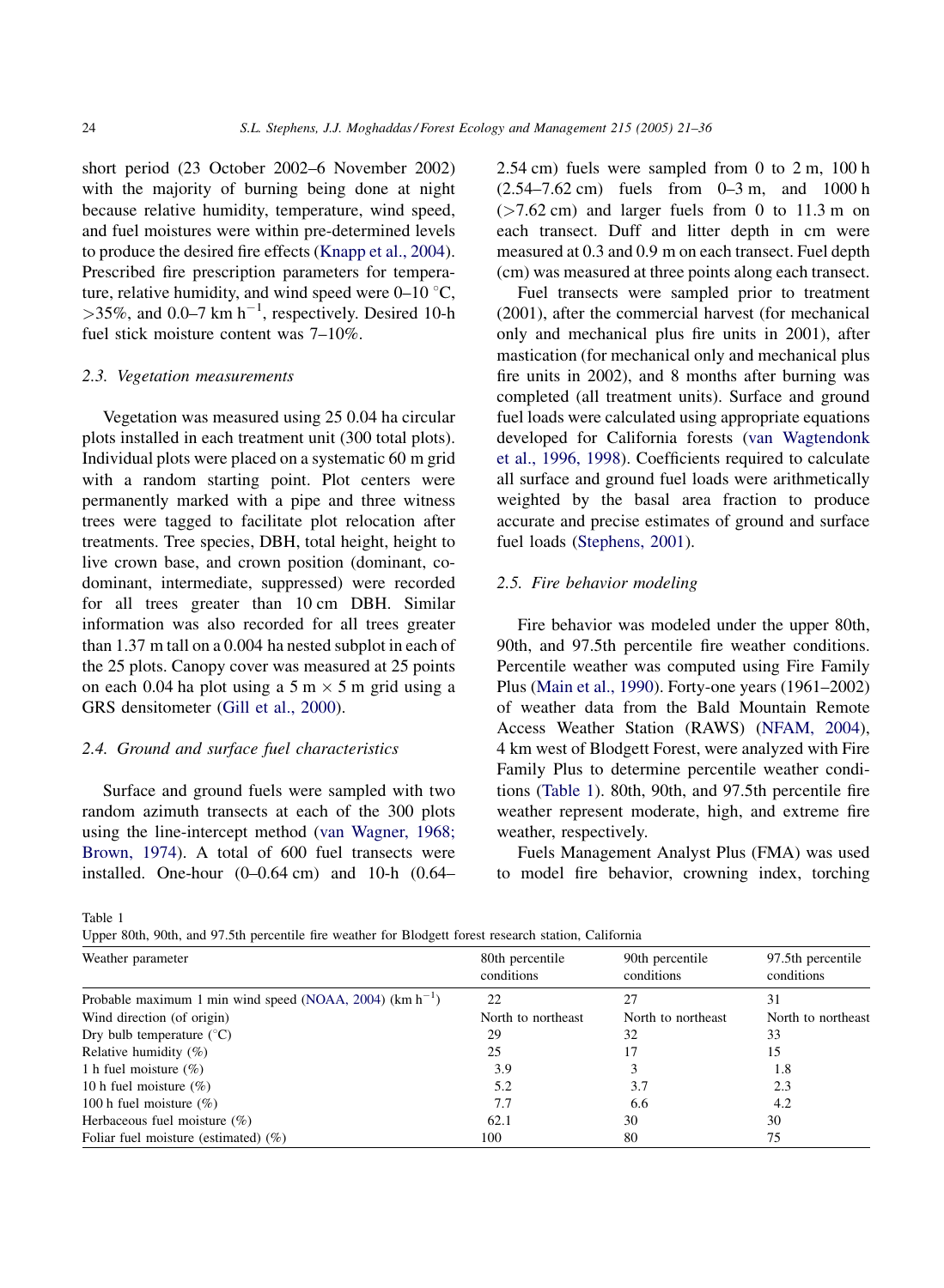index, scorch height, and tree mortality [\(Carlton,](#page-13-0) [2004](#page-13-0)). Torching and crowning indices are the 6.1 m wind speed required to initiate torching (passive crown fire) or sustain a crown fire (active crown fire) within a stand ([Scott and Reinhardt, 2001\)](#page-14-0). Fire behavior predictions were made for stand and fuel structures at each treatment stage (pretreatment, postharvest, post-mastication, post-treatment).

FMA incorporates established published methodologies for computing crown bulk density, fire behavior, and predicted scorch and mortality by species. FMA uses information from field measurements (tree species, DBH, tree crown ratio, tree crown position, percent canopy cover, surface and ground fuel loads), topography, and fire weather to model fire behavior and effects at the stand scale. Table 2 summarizes methodologies used for these computations.

# 2.6. Data analysis

Measurements were taken at four different time periods: pretreatment, post-harvest, post-mastication and post-treatment. Normally a single, repeated measures analysis to include all of the data for each dependent variable would be performed to account for potential serial correlation in time because of repeated measurements on the same experimental units. But because the fire only and control experimental units were not measured during the post-harvest and postmastication measurement times, fitting a single model would be complex and would require more stringent assumptions than for separate analyses using two time periods for each analysis with the treatments measured in those two time periods. Such a process, while not potentially as efficient as a single analysis, requires

Table 2

Methodologies used by Fuels Management Analyst to compute stand, fire behavior, and fire effects characteristics

| Variable                                                                                 | Input data                                                                                       | Output                                                                                                                                                                               | Citation                                        |
|------------------------------------------------------------------------------------------|--------------------------------------------------------------------------------------------------|--------------------------------------------------------------------------------------------------------------------------------------------------------------------------------------|-------------------------------------------------|
| Canopy bulk density (CBD)                                                                | Individual tree<br>measurements taken from<br>$200.04$ ha plots                                  | Treatment unit average CBD ( $\text{kg m}^{-3}$ )<br>from allometric equations                                                                                                       | Brown (1978) and<br>Snell and Little (1983)     |
| Surface and ground fuel load                                                             | Fuel transects                                                                                   | Fuel load (1, 10, 100, 1000 h timelag,<br>herbaceous, duff and litter), fuel depth                                                                                                   | Anderson (1982)<br>and Brown $(1974)$           |
| Percentile fire weather                                                                  | Archived RAWS weather<br>station data. Fire Family<br>Plus used to compute<br>percentile weather | Probable maximum 1-min wind speed<br>and direction, dry bulb temperature,<br>relative humidity, fuel moisture<br>(1, 10, 100, 1000, foliar, woody,<br>and herbaceous fuel moistures) | Main et al. (1990)                              |
| Fire rate of spread (ROS)                                                                | Stand characteristics,<br>fuel model, topography,<br>and weather data                            | ROS (m min <sup>-1</sup> or ft min <sup>-1</sup> )                                                                                                                                   | Rothermel (1972)                                |
| Flame length                                                                             | Stand characteristics,<br>fuel model, topography,<br>and weather data                            | Flame length (m or ft)                                                                                                                                                               | Rothermel (1991)                                |
| Fire line intensity                                                                      | Stand characteristics,<br>fuel model, topography,<br>and weather data                            | Fire line intensity (kW/s or BTU/ft/s)                                                                                                                                               | Albini (1976)                                   |
| Fire type, crown fire initiation,<br>rate of spread, and critical<br>fire line intensity | Stand characteristics,<br>fuel model, topography,<br>and weather data                            | Surface fire, passive crown fire,<br>active crown fire plume dominated                                                                                                               | Alexander (1988) and<br>van Wagner (1977, 1993) |
| Probability of mortality                                                                 | Stand characteristics,<br>fuel model, weather data,<br>and fire behavior outputs                 | Percent probability of mortality<br>on an individual tree basis                                                                                                                      | Reinhardt et al. (1997)                         |
| Torching index                                                                           | Stand characteristics.<br>fuel model, weather data,<br>and fire behavior outputs                 | Wind speed required to initiate<br>a torching event                                                                                                                                  | Scott and Reinhardt (2001)                      |
| Crowning index                                                                           | Stand characteristics,<br>fuel model, weather data,<br>and fire behavior outputs                 | Wind speed required to sustain<br>a crown fire                                                                                                                                       | Scott and Reinhardt (2001)                      |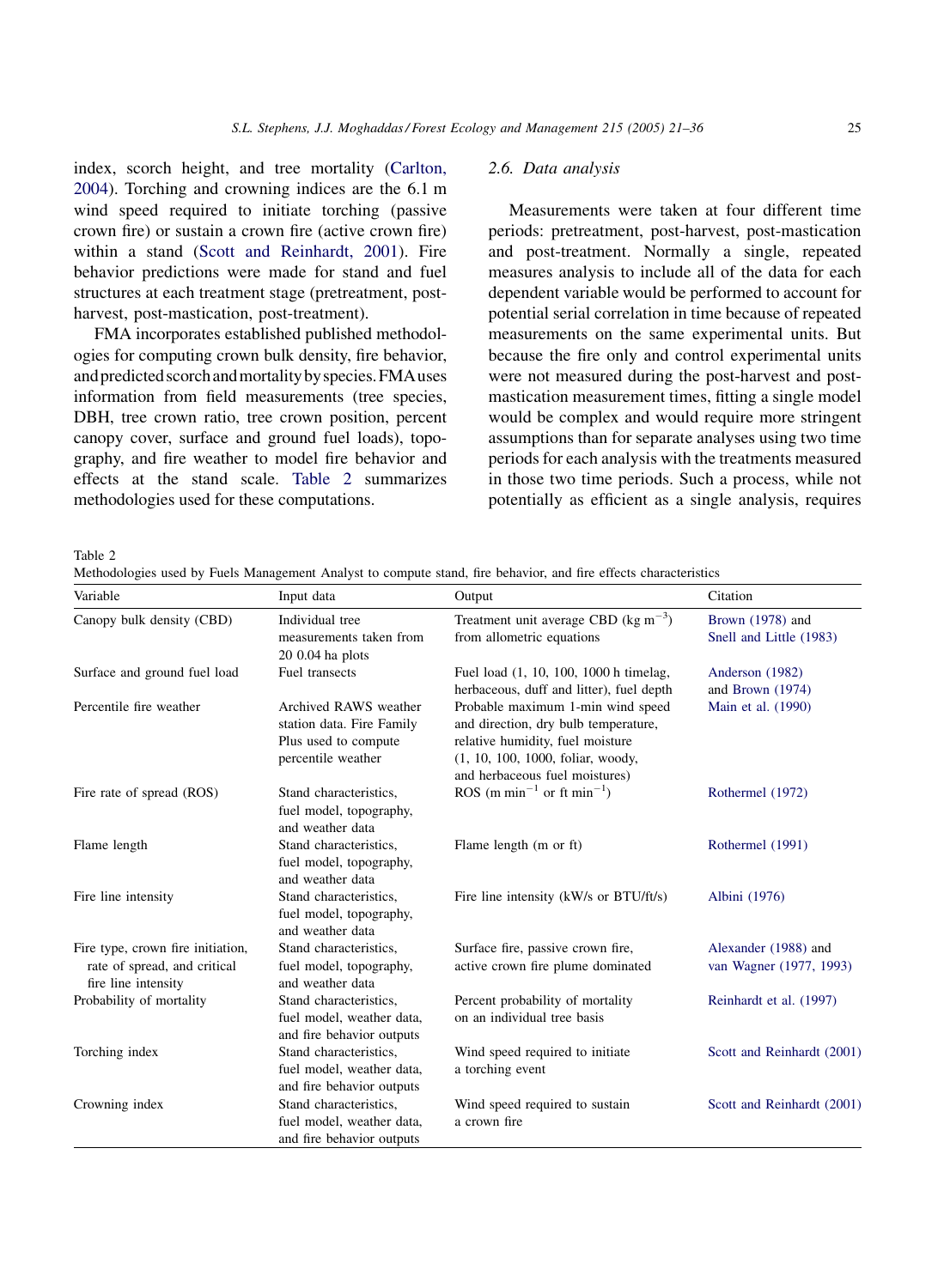<span id="page-5-0"></span>fewer assumptions (constant variance across all time periods, etc.) For each pair of measurement periods considered an analysis of covariance (ANCOVA) ([Zar,](#page-15-0) [1999](#page-15-0)) was performed using the measurement at the prior time period as the covariate. Bonferroni multiple pairwise comparisons [\(Zar, 1999](#page-15-0)) evaluated at the mean value of the covariate were used to determine if significant differences ( $p < 0.05$ ) existed in vegetation (trees  $ha^{-1}$ , basal area  $ha^{-1}$ , height to live crown base, canopy cover, crown bulk density), fuels (fuel depth, litter and duff load, 1, 10, 100, 1000 h sound and rotten timelag fuel loads, total fuel load), fire behavior (rate of spread, fire line intensity, flame length, torching index, crowning index), and fire effects (predicted tree mortality) after each treatment stage [\(Miliken and Johnson, 2002\)](#page-14-0). The Jump Statistical Software package ([Sall et al., 2001\)](#page-14-0) was used in all analyses.

# 3. Results

### 3.1. Forest structure and fuels

In the pretreatment year, 5414 individual live trees were measured over the 12 experimental units. The 12 experimental units were not significantly different in any vegetation, fire behavior, or modeled fire effects characteristics before implementation of treatments (Table 3). Commercial thinning removed an average of  $68.0 \text{ m}^3 \text{ ha}^{-1}$  of sawlogs in forest areas that were treated by mechanical methods (Erik Drews and BruceHartsough, personal communication, 2004) (Table 3).

After all treatments were completed, trees  $ha^{-1}$ greater than 2.5 cm DBH were significantly reduced in mechanical only, mechanical plus fire, and fire only treatments (Table 4). Average quadratic mean diameter (QMD) was significantly increased in the mechanical plus fire treatment when compared with the controls (Table 4). Basal area was significantly reduced in mechanical and mechanical plus fire treatments but not in fire only treatment (Table 4). Percent canopy cover was significantly reduced in mechanical only and mechanical plus fire treatments (Table 4). Average post-treatment canopy cover remained above 50% in all treatments.

Height to live crown base (HTCB) increased in both mechanical and mechanical plus fire treatments when compared with the controls (Table 4). The only measured change in species composition after treatments was a relative increase in sugar pine in the mechanical only treatment when compared to the fire only treatment [\(Table 5\)](#page-6-0).

Table 3

Average pretreatment vegetation structure (standard error) for all trees greater than 2.5 cm DBH at Blodgett forest research station, California

|                                      | Control       | Mechanical only | Mechanical plus fire | Fire only    |
|--------------------------------------|---------------|-----------------|----------------------|--------------|
| Basal area $(m^2 \text{ ha}^{-1})$   | 55.1(3.1)     | 51.9(2.0)       | 55.1(1.5)            | 49.4(2.2)    |
| Trees $(ha^{-1})$                    | 1100.9 (67.3) | 972.0 (226.2)   | 823.3 (187.3)        | 850.1 (16.8) |
| Average quadratic mean diameter (cm) | 25.3(0.7)     | 27.3(3.4)       | 30.3(3.2)            | 27.2(0.5)    |
| Tree height $(m)$                    | 15.6(0.8)     | 16.7(1.1)       | 16.5(1.2)            | 15.8(0.5)    |
| Tree height to crown base (m)        | 7.6(0.6)      | 7.9(0.6)        | 7.8(0.8)             | 6.8(0.4)     |
| Percent canopy cover                 | 69(6.0)       | 66 (4.0)        | 63(5.0)              | 68 (1.0)     |

Table 4

| Average post-treatment vegetation structure (standard error) for all trees greater than 2.5 cm DBH at Blodgett Forest Research Station, California |  |  |  |
|----------------------------------------------------------------------------------------------------------------------------------------------------|--|--|--|
|----------------------------------------------------------------------------------------------------------------------------------------------------|--|--|--|

|                                      | Control          | Mechanical only | Mechanical plus fire    | Fire only         |
|--------------------------------------|------------------|-----------------|-------------------------|-------------------|
| Basal area $(m^2 \text{ ha}^{-1})$   | 56.4 a $(3.0)$   | 40.9 b $(0.8)$  | 39.3 b $(2.5)$          | 47.8 a $(2.5)$    |
| Trees $(ha^{-1})$                    | 1109.5 a (84.2)  | 428.7 b (139.7) | 238.9 b (20.9)          | 441.5 b $(32.1)$  |
| Average quadratic mean diameter (cm) | $25.5$ a $(0.3)$ | 37.7 ab (5.7)   | 46.2 b $(3.5)$          | $37.2$ ab $(0.5)$ |
| Tree height $(m)$                    | 15.6 a $(0.7)$   | 22.7 bc $(0.9)$ | $20.4 \text{ c } (0.6)$ | 17.8 ab $(0.5)$   |
| Tree height to crown base (m)        | 7.5 a $(0.6)$    | 9.5 b $(0.5)$   | 9.5 b (0.8)             | 7.4 ab $(0.3)$    |
| Percent canopy cover                 | 75 a (5)         | 58 b $(1)$      | 51 b $(4)$              | $65$ ab $(3)$     |

Mean values in a row followed by the same letter are not significantly different ( $p < 0.05$ ).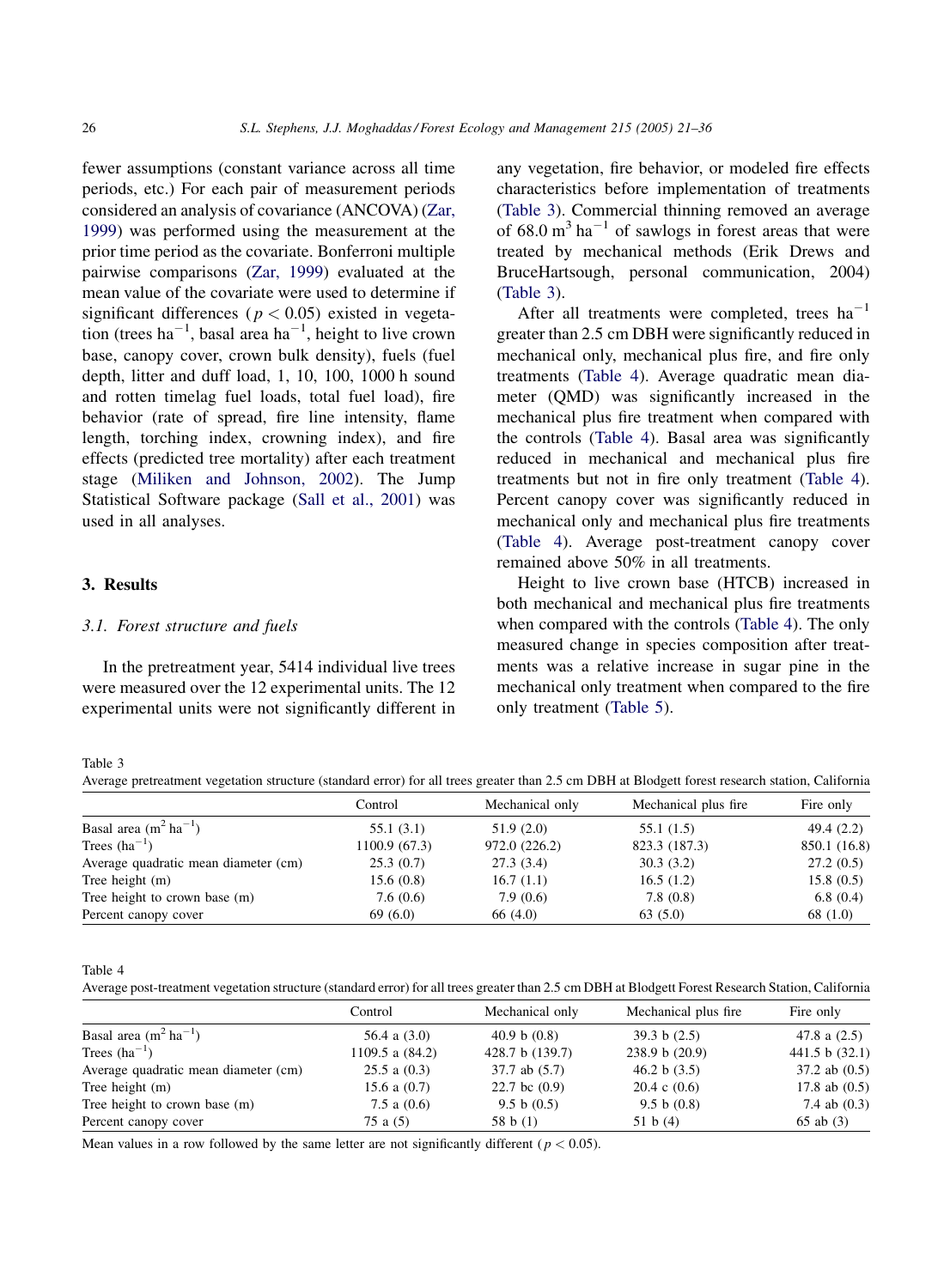Tanoak, Pacific madrone, bush chinkapin

California black oak Douglas-fir Incense-cedar Ponderosa pine Sugar pine White fir Pretreatment Control 8.4 (2.5) 16.8 (3.6) 27.9 (3.5) 16.6 (8.2) 4.6 (2.6) 23.9 (3.4) 1.9 (1.6) Mechanical only 9.9 (4.3) 25.2 (4.1) 19.3 (3.7) 5.5 (3.4) 15.1 (7.7) 23.0 (4.9) 2.1 (1.3) Mechanical plus fire 13.9 (3.5) 11.1 (5.3) 18.4 (4.2) 22.5 (6.4) 15.2 (7.2) 18.9 (3.2) 0.2 (0.1) Fire only 5.7 (3.0) 19.7 (4.7) 22.8 (4.6) 10.3 (4.2) 10.1 (2.0) 26.4 (3.9) 5.1 (5.0) Post-treatment Control 8.5 (2.6) 16.8 (3.5) 27.8 (3.3) 16.6 (8.1) 4.9 ab (2.7) 23.6 (2.9) 1.9 (1.5) Mechanical only 11.5 (5.2) 25.7 (3.5) 14.4 (4.2) 6.1 (3.4) 19.3 a (9.4) 21.4 (4.0) 1.6 (1.0) Mechanical plus fire 11.3 (3.5) 11.5 (4.8) 13.3 (3.2) 28.3 (8.8) 18.2 ab (9.1) 17.2 (3.5) 0.1 (0.1)

Average pre- and post-treatment percent species by basal area (standard error) at Blodgett Forest Research Station, California

Fire only 4.3 (2.2) 21.0 (5.1) 22.0 (5.0) 10.9 (4.5) 10.5 b (2.0) 27.4 (4.4) 3.8 (3.8)

2 24 20 43 7 4 –

Mean values in a column followed by the same letter are not significantly different ( $p < 0.05$ ).

After thinning was completed (post-harvest), the 1000 h sound fuel load significantly increased in the mechanical plus fire treatment (before prescribed fire) when compared to the control (Table 6). Duff was significantly reduced in the mechanical only treatment when compared with the control (Table 6). After thinning, combined 1, 10, and 100 h surface fuel loads were significantly higher in the mechanical only treatment when compared with the control and mechanical plus fire treatments (Table 6). Fuel depth was increased in both mechanical and mechanical plus fire treatments (before prescribed fire) when compared with the control [\(Table 7\)](#page-7-0).

Prescribed burning in both mechanical plus fire and fire only treatments significantly reduced litter and

duff loads relative to control and mechanical only treatments [\(Table 8](#page-7-0)). One-hour fuels were significantly reduced in fire only and mechanical plus fire treatments relative to the mechanical only but not to the control treatment. Ten, 100 h, and 1, 10, and 100 h combined fuel loads were significantly reduced in mechanical plus fire and fire only relative to the control and mechanical only treatments; 10, and 1, 10, and 100 h combined fuel loads were increased in the mechanical only unit when compared with the control ([Table 8](#page-7-0)).

Thousand-hour sound and rotten fuel loads were significantly reduced by prescribed burning in mechanical plus fire and fire only treatments relative to controls ([Table 8\)](#page-7-0). Post-burn fuel depths in the fire

Table 6

<span id="page-6-0"></span>Table 5

"Average" 1899 mixed conifer stands [\(Stephens, 2000](#page-15-0))

|  | Average (standard error) post-harvest fuel loads (metric t ha <sup>-1</sup> ; depth in cm) by treatment at Blodgett Forest Research Station, California |
|--|---------------------------------------------------------------------------------------------------------------------------------------------------------|
|--|---------------------------------------------------------------------------------------------------------------------------------------------------------|

| Fuel component   | Control        | Mechanical only | Mechanical plus fire | Fire only <sup>a</sup> |
|------------------|----------------|-----------------|----------------------|------------------------|
| Duff             | 48.8 a $(0.9)$ | 27.8 b (7.1)    | 38.1 ab $(1.6)$      |                        |
| Litter           | 23.2(1.6)      | 16.4(1.6)       | 16.3(1.6)            |                        |
| 1 <sub>h</sub>   | 1.0(2.8)       | 0.6(9.7)        | 0.7(5.8)             |                        |
| 10 <sub>h</sub>  | 3.8(0.2)       | 3.5(0.0)        | 3.7(0.1)             |                        |
| 100 <sub>h</sub> | 6.7(0.8)       | 8.5(0.1)        | 7.4(0.3)             |                        |
| $1 - 100h$       | 11.6 a $(0.8)$ | 12.7 b $(1.3)$  | 11.9 a $(0.4)$       |                        |
| $1000$ h sound   | 8.0a(1.6)      | 23.7 b(1.2)     | 28.9 b (0.7)         |                        |
| 1000 h rotten    | 16.4(2.8)      | 11.4(5.9)       | 4.5(1.0)             |                        |
| Total fuel load  | 120.3(2.4)     | 101.1(3.3)      | 113.6(1.3)           |                        |

Mean values in a row followed by the same letter are not significantly different ( $p < 0.05$ ).

<sup>a</sup> Fire only units not treated during this treatment stage.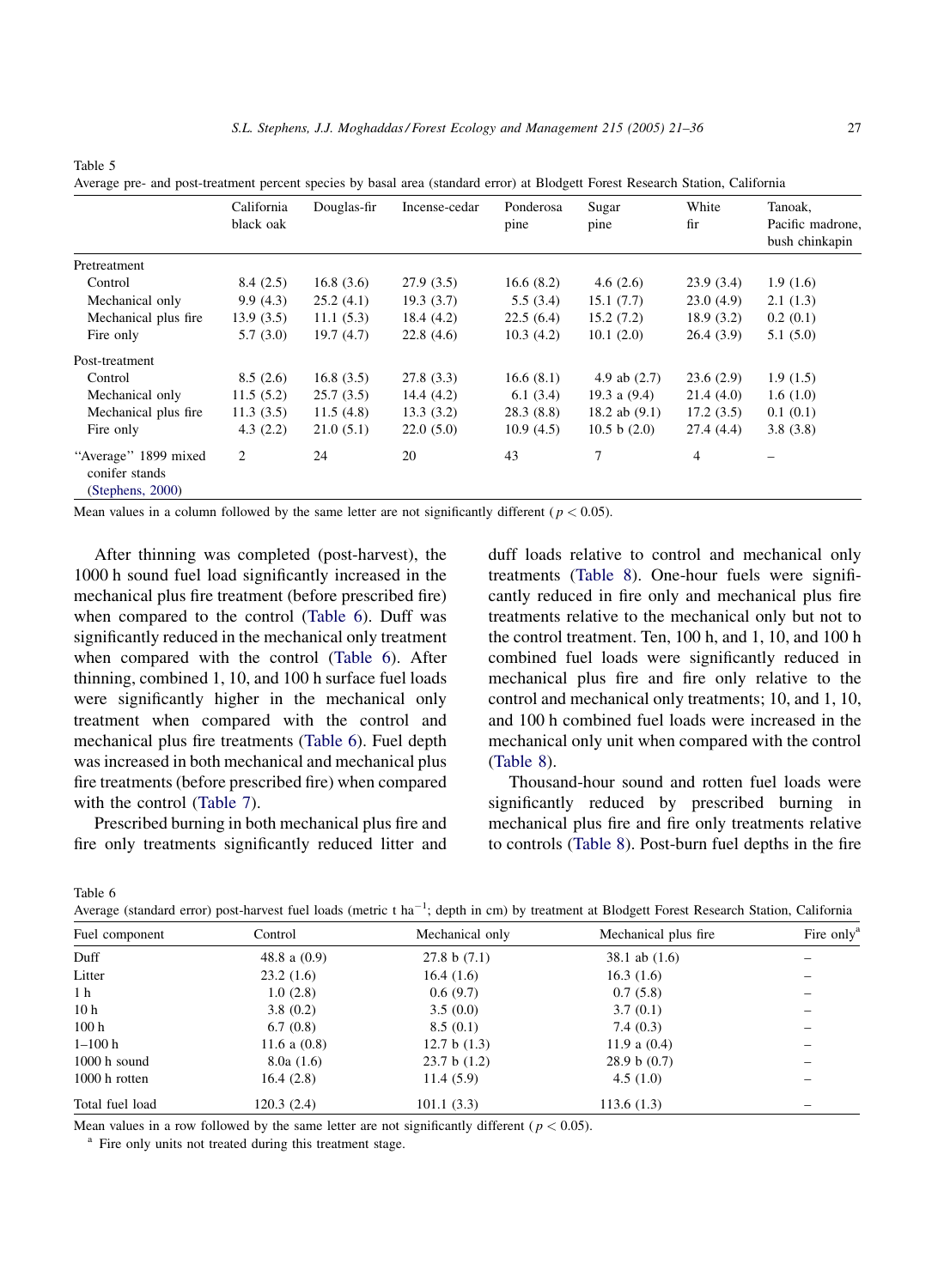| Fuel component   | Control         | Mechanical only | Mechanical plus fire. | Fire only <sup>a</sup> |
|------------------|-----------------|-----------------|-----------------------|------------------------|
| Duff             | 48.8(0.9)       | 32.0(7.3)       | 31.7(3.7)             |                        |
| Litter           | 23.2(1.6)       | 17.1(2.2)       | 17.2(0.4)             |                        |
| 1 <sub>h</sub>   | 1.0(2.8)        | 1.0(10.3)       | 1.1(4.0)              |                        |
| 10 <sub>h</sub>  | 3.8(0.2)        | 4.8(0.1)        | 4.6(0.0)              |                        |
| 100 <sub>h</sub> | 6.7(0.8)        | 9.0(0.4)        | 8.7(0.4)              |                        |
| $1 - 100h$       | 11.6(0.8)       | 14.8(0.6)       | 14.5(0.8)             |                        |
| $1000$ h sound   | 8.0(1.6)        | 13.3(1.1)       | 21.3(1.3)             |                        |
| 1000 h rotten    | 16.4(2.8)       | 9.9(1.5)        | 9.2(2.2)              |                        |
| Total fuel load  | 120.3(2.4)      | 131.2(3.7)      | 109.3(6.3)            |                        |
| Fuel depth       | $8.7$ a $(4.7)$ | 14.7 b $(5.2)$  | 14.6 b $(7.9)$        |                        |

|  |  |  | Average (standard error) post-mastication fuel loads (metric t ha <sup>-1</sup> ; depth in cm) by treatment at Blodgett Forest, California |  |  |  |  |  |  |  |  |
|--|--|--|--------------------------------------------------------------------------------------------------------------------------------------------|--|--|--|--|--|--|--|--|
|--|--|--|--------------------------------------------------------------------------------------------------------------------------------------------|--|--|--|--|--|--|--|--|

Mean values in a row followed by the same letter are not significantly different ( $p < 0.05$ ).

<sup>a</sup> Fire only units not treated during this treatment stage.

only treatment were significantly lower relative to both control and mechanical only treatments. Postburn fuel depths in the fire only treatment were significantly lower than those in the mechanical only and control treatments (Table 8).

# 3.2. Fire behavior

After harvest, predicted rate of spread, fire line intensity, and flame length increased significantly in mechanical plus fire (before mastication and prescribed fire) and mechanical only treatments when compared to the control ([Table 9\)](#page-8-0). Post-harvest crowning index remained significantly higher in mechanical and mechanical plus fire treatments when compared with controls at all percentile weather conditions. At 97.5th percentile fire weather, fire line intensity and rate of spread of both mechanical plus fire (before mastication and prescribed fire) and mechanical only treatments was significantly lower than that of controls [\(Table 9](#page-8-0)).

After mastication, torching index and crowning index were significantly higher in mechanical plus fire (before prescribed fire) and mechanical only treatments compared to the controls [\(Table 10\)](#page-8-0).

Post-treatment (after all treatment activities were done), rate of spread and flame lengths were significantly different between each treatment type, with fire only having the lowest and the control having the highest values at 80th percentile fire weather conditions ([Table 11\)](#page-9-0). At 90th percentile conditions, flame length and rate of spread were significantly different between treatments [\(Table 11](#page-9-0)), with fire only having the lowest and the mechanical only having the

Table 8

| Average (standard error) post-treatment fuel loads (metric t ha <sup>-1</sup> ; depth in cm) by treatment at Blodgett Forest, California |  |  |  |
|------------------------------------------------------------------------------------------------------------------------------------------|--|--|--|
|------------------------------------------------------------------------------------------------------------------------------------------|--|--|--|

| Fuel component   | Control          | Mechanical only | Mechanical plus fire   | Fire only      |
|------------------|------------------|-----------------|------------------------|----------------|
| Duff             | 44.1 a $(3.9)$   | 34.3 a $(8.6)$  | 3.6 b $(1.3)$          | 5.1 b $(0.7)$  |
| Litter           | $17.3$ a $(0.3)$ | 19.4 a $(1.7)$  | 6.2 b $(0.4)$          | 6.5 b $(0.8)$  |
| 1 <sub>h</sub>   | $0.7$ ab $(0.4)$ | 1.2 a $(0.6)$   | 0.4 b(0.2)             | 0.4 b(0.1)     |
| 10 <sub>h</sub>  | 3.4 b $(0.2)$    | 4.9 a $(0.2)$   | $1.7 \text{ c } (0.0)$ | 1.3 c $(0.0)$  |
| 100 <sub>h</sub> | 10.0 a $(0.2)$   | 10.9a(0.4)      | 2.6 b (0.1)            | 2.7 b (0.2)    |
| $1 - 100h$       | 14.2 a $(1.1)$   | 17.1 b $(0.8)$  | 4.8 c $(0.2)$          | 4.4 c $(1.0)$  |
| $1000$ h sound   | 13.3 a $(1.2)$   | 12.9 ab $(0.8)$ | 5.7 c $(0.4)$          | 5.1 bc $(1.2)$ |
| 1000 h rotten    | 16.2 a $(3.5)$   | 16.4 ab $(2.0)$ | 2.4 bc $(0.9)$         | $0.8 \c(0.9)$  |
| Total fuel load  | 114.1 a $(3.0)$  | 111.9 a $(6.2)$ | 28.9 b(1.6)            | 25.7 b(0.1)    |
| Fuel depth       | 7.6 a $(3.2)$    | 11.6 b $(7.9)$  | 4.8 ac $(2.5)$         | 3.5 c $(1.0)$  |

Mean values in a row followed by the same letter are not significantly different ( $p < 0.05$ ).

<span id="page-7-0"></span>Table 7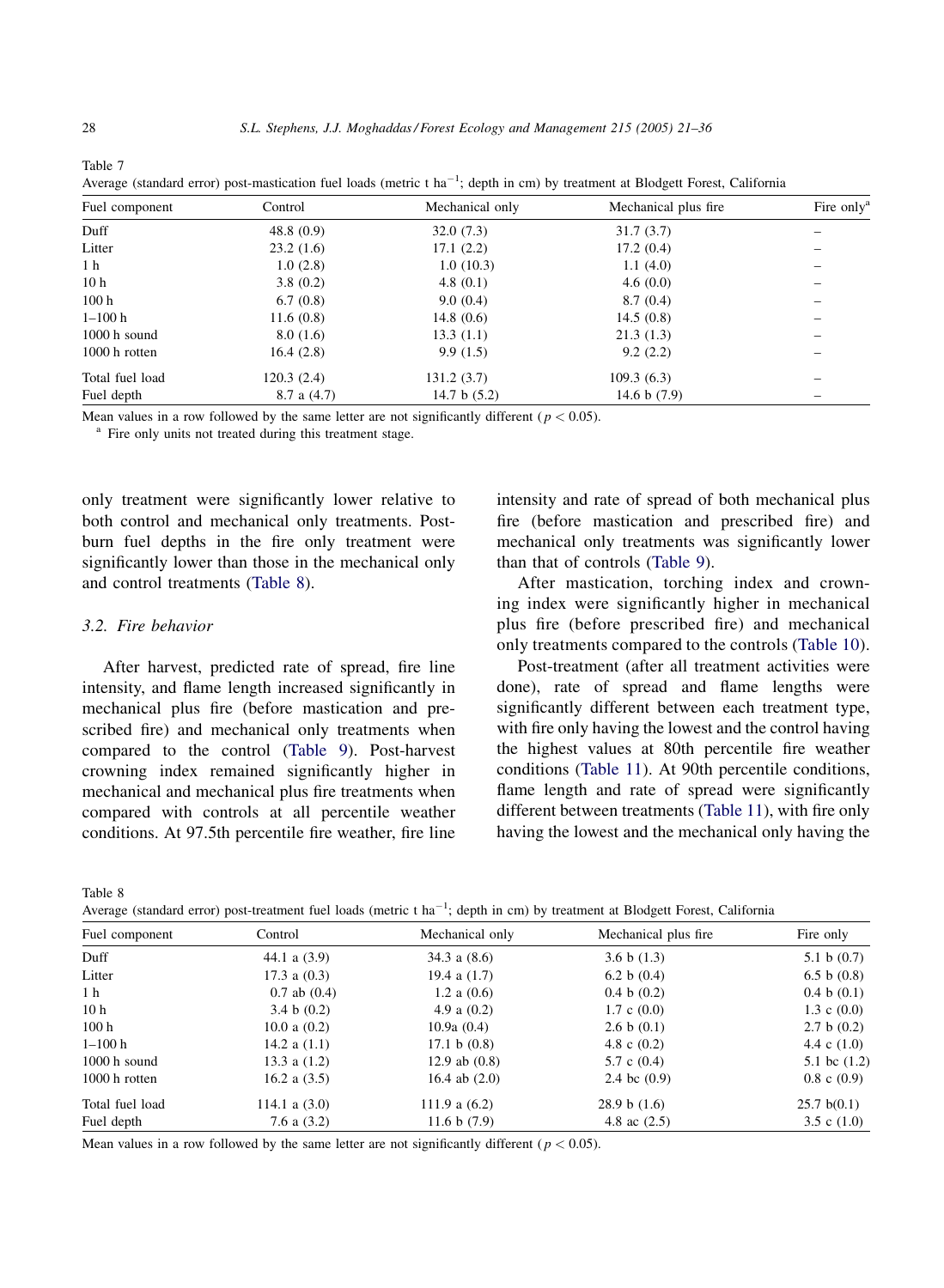<span id="page-8-0"></span>Table 0 Post-harvest modeled fire behavior at Blodgett Forest, California

| Weather<br>percentile | Treatment              | Fire type          | Fire rate of<br>spread<br>$(m \text{ min}^{-1})$ | Fire line<br>intensity<br>$(kW m^{-1})$ | Flame<br>length<br>(m) | Torching<br>index<br>$(km h^{-1})$ | Crowning<br>index<br>$(km h^{-1})$ |
|-----------------------|------------------------|--------------------|--------------------------------------------------|-----------------------------------------|------------------------|------------------------------------|------------------------------------|
| 80th                  | Control                | 100% SF            | 1.9 a (0.0)                                      | 353.5 a $(0.0)$                         | $1.2$ a $(0.0)$        | 52.8(3.1)                          | 49.1(2.2)                          |
|                       | Mechanical only        | 100% SF            | 2.8 b (0.0)                                      | 435.1 b(5.8)                            | 1.3 b $(0.0)$          | 86.4 (38.1)                        | 66.7(2.8)                          |
|                       | Mechanical plus fire   | 100% SF            | 2.8 b (0.0)                                      | 430.0 b(5.8)                            | 1.3 b(0.0)             | 70.2 (17.4)                        | 66.7(2.2)                          |
|                       | Fire only <sup>a</sup> |                    |                                                  |                                         |                        |                                    |                                    |
| 90th                  | Control                | 33% SF, 66% PCF    | 5.8 a $(1.8)$                                    | $826.0$ a $(0.0)$                       | $2.5$ a $(0.5)$        | 26.2(1.7)                          | 32.2(1.5)                          |
|                       | Mechanical only        | 66% SF, 33% PCF    | 4.0 b $(0.2)$                                    | 701.1 ab (53.7)                         | 1.8 b (0.3)            | 54.4 (26.7)                        | 45.3(2.2)                          |
|                       | Mechanical plus fire   | 66% SF, 33% PCF    | 3.8 b $(0.0)$                                    | 633.5 b $(7.0)$                         | 1.7 b(0.1)             | 46.2(11.6)                         | 44.3(1.4)                          |
|                       | Fire only <sup>a</sup> |                    |                                                  |                                         |                        |                                    |                                    |
| 97.5th                | Control                | 33% ACFPD, 66% PCF | 30.1 a $(3.2)$                                   | 1186.5 a $(0.0)$                        | 15.0 a (8.2)           | 20.3(1.4)                          | 30.4(1.4)                          |
|                       | Mechanical only        | 33% SF, 66% PCF    | 13.5 b $(5.2)$                                   | 1001.0 b(10.5)                          | 3.7 b(1.1)             | 39.0 (17.9)                        | 42.1(1.8)                          |
|                       | Mechanical plus fire   | 33% SF, 66% PCF    | 10.8 b(5.6)                                      | 990.5 b (10.5)                          | 3.0 b(1.1)             | 31.7(8.1)                          | 42.1(1.4)                          |
|                       | Fire only <sup>a</sup> |                    |                                                  |                                         |                        |                                    |                                    |

Mean values (standard error) in a column (blocked by percentile weather of 80th, 90th, and 97.5th) followed by the same letter are not significantly different ( $p < 0.05$ ). SF = surface fire; PCF = passive crown fire; ACFPD = active crown fire plume dominated. <sup>a</sup> Fire only units not treated during this treatment stage.

highest values. Fire line intensity was significantly higher in mechanical only treatments compared to controls [\(Table 11](#page-9-0)). At 90th percentile conditions, torching index were similar in control and mechanical only treatments with torching index being significantly higher in fire only and mechanical plus fire treatments. At 97.5th percentile fire weather conditions, mechanical only, mechanical plus fire, and fire only treatments did not have significantly different rates of spread though as a group, they were significantly lower than the control treatment. Torching index and crowning index were all significantly higher in fire and mechanical plus fire treatments when compared to control and mechanical only treatments [\(Table 11\)](#page-9-0). Post-treatment canopy bulk density was significantly reduced in the mechanical

Table 10

Post-harvest and mastication modeled fire behavior at Blodgett Forest, California

| Weather<br>percentile | Treatment                                                                    | Fire type                                | Fire rate of<br>spread<br>$(m \text{ min}^{-1})$ | Fire line<br>intensity<br>$(kW m^{-1})$                 | Flame<br>length<br>(m)                           | Torching<br>index<br>$(km h^{-1})$                   | Crowning<br>index<br>$(km h^{-1})$                 |
|-----------------------|------------------------------------------------------------------------------|------------------------------------------|--------------------------------------------------|---------------------------------------------------------|--------------------------------------------------|------------------------------------------------------|----------------------------------------------------|
| 80th                  | Control                                                                      | 100% SF                                  | 1.9 a (0.0)                                      | 353.5 a $(0.0)$                                         | 1.2 a $(0.0)$                                    | 52.8 a $(3.1)$                                       | 49.1 a $(2.2)$                                     |
|                       | Mechanical only<br>Mechanical plus fire<br>Fire only <sup>a</sup>            | 100% SF<br>100% SF                       | 3.9 b (0.0)<br>3.9 b (0.0)                       | 645.1 b(9.3)<br>636.0 b (9.3)                           | 1.6 b $(0.0)$<br>1.5 b(0.0)                      | 112.5 b $(10.3)$<br>114.6 b $(6.5)$                  | 75.8 b $(1.4)$<br>76.6 b $(1.5)$                   |
| 90th                  | Control<br>Mechanical only<br>Mechanical plus fire<br>Fire only <sup>a</sup> | 33% SF, 66% PCF<br>100% SF<br>100% SF    | 5.7(1.8)<br>5.3(0.1)<br>5.3(0.1)                 | $826.0$ a $(0.0)$<br>948.5 b(10.5)<br>938.0 b $(10.5)$  | $2.5$ a $(0.5)$<br>1.9 b (0.0)<br>1.9 b(0.0)     | $26.2$ a $(1.7)$<br>74.4 b (6.9)<br>76.0 b(4.3)      | 32.2 a $(1.5)$<br>50.4 b $(1.0)$<br>51.0 b $(1.0)$ |
| 97.5th                | Control<br>Mechanical only<br>Mechanical plus fire<br>Fire only <sup>a</sup> | 33% ACFPD, 66% PCF<br>100% SF<br>100% SF | 30.9 a $(3.2)$<br>7.0 b (0.2)<br>7.2 b $(0.1)$   | 1186.5 a $(0.0)$<br>1428.0 b(49.1)<br>1467.6 b $(15.2)$ | 15.0 a $(8.2)$<br>2.2 b $(0.0)$<br>2.2 b $(0.0)$ | $20.3$ a $(1.4)$<br>51.5 b $(4.8)$<br>52.6 b $(2.9)$ | 30.4 a $(1.4)$<br>47.8 b $(0.9)$<br>48.5 b $(0.9)$ |

Mean values in a column (blocked by percentile weather of 80th, 90th, and 97.5th) followed by the same letter are not significantly different  $(p < 0.05)$ . SF = surface fire; PCF = passive crown fire; ACFPD = active crown fire plume dominated.  $a$  Fire only units not treated during this treatment stage.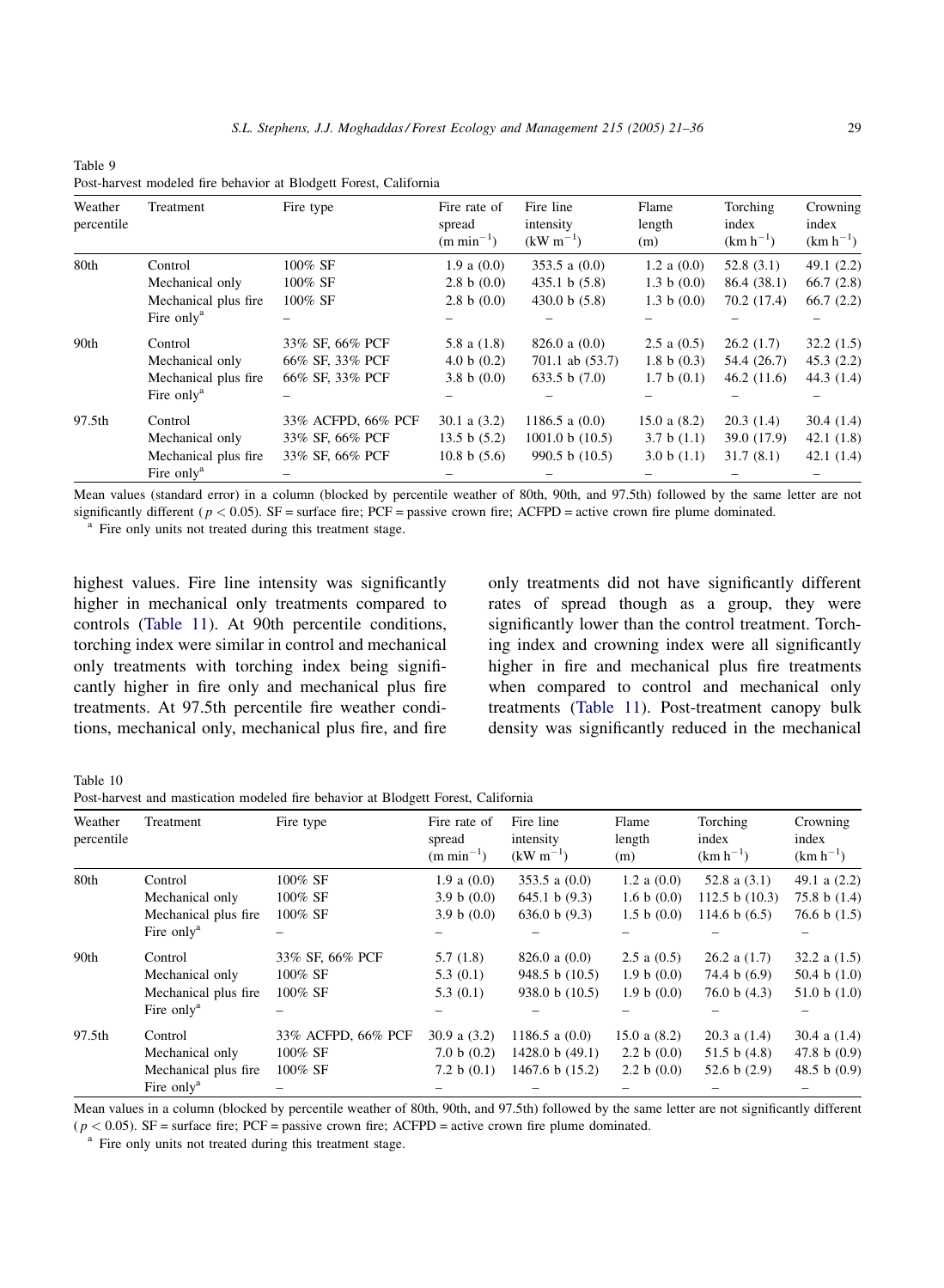<span id="page-9-0"></span>

| Table 11                                                            |  |  |
|---------------------------------------------------------------------|--|--|
| Post-treatment modeled fire behavior at Blodgett Forest, California |  |  |

| Weather<br>percentile | Treatment            | Fire type          | Fire rate of<br>spread<br>$(m \text{ min}^{-1})$ | Fire line<br>intensity<br>$(kW m^{-1})$ | Flame<br>length<br>(m) | Torching<br>index<br>$(km h^{-1})$ | Crowning<br>index<br>$(km h^{-1})$ |
|-----------------------|----------------------|--------------------|--------------------------------------------------|-----------------------------------------|------------------------|------------------------------------|------------------------------------|
| 80th                  | Control              | 100% SF            | 1.9 a (0.0)                                      | 353.5 a $(0.0)$                         | 1.2 a $(0.0)$          | 58.2 a $(0.0)$                     | 50.7 a $(2.0)$                     |
|                       | Mechanical only      | 100% SF            | 3.9 b $(0.0)$                                    | 645.1 b(9.3)                            | 1.6 b(0.0)             | 112.5 a $(10.3)$                   | 75.8 b $(1.4)$                     |
|                       | Mechanical plus fire | 100% SF            | $0.7 \text{ c } (0.0)$                           | $21.0 \text{ c } (0.0)$                 | $0.3 \text{ c } (0.0)$ | 899.8 b (22.2)                     | 81.0 b $(1.7)$                     |
|                       | Fire only            | 100% SF            | 0.5 d(0.0)                                       | 14.0 c $(0.0)$                          | 0.3 d(0.0)             | $668.3 \text{ c } (53.0)$          | 54.6 a $(1.3)$                     |
| 90th                  | Control              | 100% SF            | 4.0 a $(0.0)$                                    | $826.0$ a $(0.0)$                       | $1.7$ a $(0.0)$        | $29.3$ a $(0.0)$                   | 33.3 a $(1.3)$                     |
|                       | Mechanical only      | 100% SF            | 5.3 b $(0.1)$                                    | 948.5 b (10.5)                          | 1.9 b(0.0)             | 74.4 a (6.9)                       | 50.4 b $(1.0)$                     |
|                       | Mechanical plus fire | 100% SF            | $1.0 \text{ c } (0.0)$                           | $29.1 \text{ c } (1.2)$                 | $0.4 \c(0.0)$          | 669.6 b $(16.5)$                   | 53.9 b $(1.1)$                     |
|                       | Fire only            | 100% SF            | 0.7 d(0.0)                                       | $21.0 \text{ c } (0.0)$                 | 0.3 d(0.0)             | 497.1 c (39.5)                     | 35.8 a $(0.9)$                     |
| 97.5th                | Control              | 33% ACFPD, 66% PCF | $28.6$ a $(3.9)$                                 | 1186.5 a $(0.0)$                        | 13.9(7.7)              | $22.7$ a $(0.0)$                   | 31.5 a $(1.3)$                     |
|                       | Mechanical only      | 100% SF            | 7.0 b (0.2)                                      | 1428.0 b (49.1)                         | 2.2(0.0)               | 51.5 a $(4.8)$                     | 47.8 b $(0.9)$                     |
|                       | Mechanical plus fire | 100% SF            | 1.3 b $(0.0)$                                    | 43.1 c $(1.2)$                          | 0.4(0.0)               | 543.4 b (13.4)                     | 51.2 b $(1.1)$                     |
|                       | Fire only            | 100% SF            | 0.9 b(0.0)                                       | 9 c $(0.0)$                             | 0.4(0.0)               | 403.2 c $(32.1)$                   | 34.1 a $(0.9)$                     |

Mean values in a column (blocked by percentile weather of 80th, 90th, and 97.5th) followed by the same letter are not significantly different  $(p < 0.05)$ . SF = surface fire; PCF = passive crown fire; ACFPD = active crown fire plume dominated.

and mechanical plus fire treatments after mastication relative to control and fire only treatments [\(Table 13\)](#page-10-0).

# 3.3. Tree mortality

Probability of mortality was modeled in four diameter classes (2.5–25, 25–51, 51–76 cm, greater than 76 cm) as well as aggregated for all diameter classes. Mortality in the 2.5–25 cm size class was significantly higher in control and mechanical only treatments when compared with the fire only and mechanical plus fire treatments (Table 12).

For trees in the 25–51 cm diameter class, predicted mortality was significantly higher in mechanical only treatments at 80th percentile fire weather conditions. There was no distinction between control, mechanical plus fire, and fire only treatments for trees >51 cm DBH at 80th percentile weather conditions (Table 12).

Table 12

Average post-treatment percent predicted mortality (standard error) for conifer species by diameter class and treatment type at Blodgett Forest, California

| Percentile weather | $DBH$ range $(cm)$ | Control          | Mechanical only  | Mechanical plus fire    | Fire only      |
|--------------------|--------------------|------------------|------------------|-------------------------|----------------|
| 80th               | $2.5 - 25$         | 72.2 a $(0.6)$   | 85.3 b(4.2)      | 50.4 c $(0.3)$          | 48.9 c $(0.4)$ |
|                    | $25 - 51$          | 25.1 b(1.2)      | 39.7 a $(4.9)$   | 21.0 b(2.1)             | 21.6 b (1.6)   |
|                    | $51 - 76$          | 6.9(0.6)         | 7.3(0.5)         | 6.3(0.1)                | 7.2(0.5)       |
|                    | >76                | 3.2(0.0)         | 3.1(0.2)         | 2.6(0.2)                | 2.9(0.3)       |
|                    | All                | 45.7 a $(3.6)$   | 46.9 a $(3.8)$   | 23.0 b(1.6)             | 31.0 c $(2.2)$ |
| 90th               | $2.5 - 25$         | 97.7 a $(0.6)$   | $96.1$ a $(1.9)$ | 50.4 b $(0.3)$          | 48.9 b $(0.4)$ |
|                    | $25 - 51$          | 59.8 a (5.8)     | 58.1 a (5.8)     | 21.0 b (2.1)            | 21.6 b (1.6)   |
|                    | $51 - 76$          | 9.7 a $(0.7)$    | $8.0$ ab $(0.7)$ | 6.3 b $(0.1)$           | 7.2 ab $(0.5)$ |
|                    | >76                | 3.2(0.0)         | 4.5(1.5)         | 2.6(0.2)                | 2.9(0.3)       |
|                    | All                | 70.4 a $(6.2)$   | 56.6 a $(3.3)$   | 23.0 b (1.6)            | 31.0 b(2.2)    |
| 97.5th             | $2.5 - 25$         | 99.6 a $(0.0)$   | 99.4 a $(0.1)$   | 50.4 b $(0.3)$          | 48.9 b $(0.4)$ |
|                    | $25 - 51$          | 98.0 a $(0.1)$   | 77.0 b $(1.6)$   | $21.0 \text{ c } (2.1)$ | 21.6 c $(1.6)$ |
|                    | $51 - 76$          | 91.8 a $(1.8)$   | 16.1 b $(3.0)$   | 6.3 c $(0.1)$           | 7.2bc $(0.5)$  |
|                    | >76                | 77.1 a $(6.1)$   | 6.4 b $(2.4)$    | 2.6 b $(0.2)$           | 2.9 b (0.3)    |
|                    | All                | $97.1$ a $(0.7)$ | 65.3 b(2.5)      | 23.0 c $(1.6)$          | 31.0 c $(2.2)$ |

Mean values in a row followed by the same letter are not significantly different ( $p < 0.05$ ).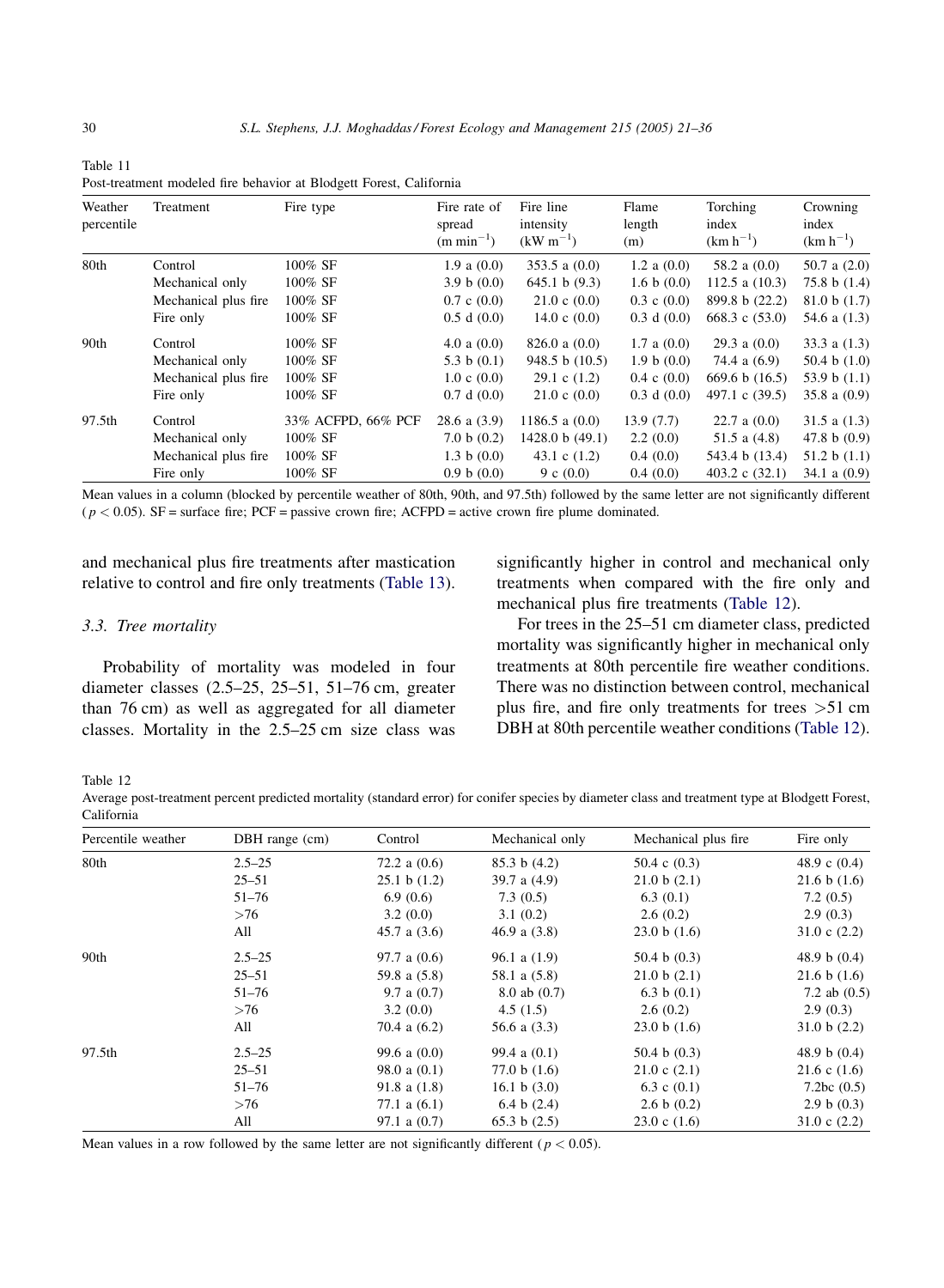All species **Control** Control Mechanical only Mechanical plus fire Fire only Pretreatment (2001) 0.085 (0.009) 0.069 (0.009) 0.070 (0.003) 0.076 (0.005) Post-harvest 0.085 (0.009) 0.056 (0.005) 0.056 (0.004) <sup>a</sup> Post-mastication 0.085 a (0.009) 0.046 b (0.002) 0.045 b (0.002) and 0.045 b (0.002) Post-treatment (2003) 0.081 a (0.007) 0.046 b (0.002) 0.042 b (0.002) 0.072 a (0.003)

Average canopy bulk density ( $\text{kg m}^{-3}$ ) (standard error) for all treatments at each treatment stage from Blodgett Forest, California

Mean values in a row followed by the same letter are not significantly different ( $p < 0.05$ ).<br><sup>a</sup> Fire only units not treated during this treatment stage.

<span id="page-10-0"></span>Table 13

As stands were tested under more severe weather conditions, predicted mortality in fire only and mechanical plus fire treatments generally remained significantly lower than control and mechanical only treatments ([Table 12](#page-9-0)). At 97.5th percentile conditions, the control had the highest probability of mortality.

For trees 51–76 cm, there was no significant difference among treatments in predicted mortality at 80th percentile fire weather conditions ([Table 12\)](#page-9-0). At 90th percentile fire weather conditions mechanical plus fire treatments had significantly lower probability of mortality than the controls. At 97.5th conditions, the control had the highest overall predicted mortality for trees greater than 25 cm DBH [\(Table 12\)](#page-9-0).

For trees greater than 76 cm, there was no significant difference in predicted mortality between treatments at 80th and 90th percentile fire weather conditions. At 97.5th percentile conditions, the control remained significantly higher than the mechanical only, mechanical plus fire, and fire only treatments, which were statistically similar to each other ([Table 12](#page-9-0)).

When the analysis was completed for all diameter classes, tree mortality in the control and mechanical only treatments remained significantly higher than the mechanical plus fire and fire only treatments ([Table 12\)](#page-9-0). At 97.5th percentile conditions, mortality in the controls was significantly higher than all other treatments (all trees).

# 4. Discussion

The effects of the thinning treatment (crown and thinning from below) was reflected in the reduction of density of trees along with an increase 1000 h fuel loads [\(Tables 4 and 6](#page-5-0)). Canopy bulk density was effectively reduced by thinning and mastication

(Table 13). The combination of thinning and mastication each reduced crown bulk density by approximately 19% ([Table 3\)](#page-5-0) in mechanical only and mechanical plus fire treatments. Similar reductions in crown fuels from thinning treatments have been reported in northeast Oregon [\(McIver et al., 2003\)](#page-14-0) and Arizona [\(Fule et al., 2001\)](#page-13-0).

Overall, the treatments had little effect on both conifer and hardwood species composition ([Table 5](#page-6-0)). When compared to quantitative plot data from this region taken by George Sudworth in 1899 [\(Stephens,](#page-15-0) [2000\)](#page-15-0), both treated areas and controls have a higher percent species composition of white fir, sugar pine, and California black oak, though the presence of ponderosa pine is lower than previously measured during this period ([Table 5](#page-6-0)). Prior to influence of fire suppression and early 20th century harvesting practices, California black oak comprised approximately 2% (by basal area ha<sup>-1</sup>) or  $6\%$  (by trees ha<sup>-1</sup>) of mixed conifer forests near the study area [\(Stephens,](#page-15-0) [2000\)](#page-15-0). Current composition of California black oak ranges from 4 to  $11\%$  (by basal area ha<sup>-1</sup>) in posttreatment stands ([Table 5\)](#page-6-0).

Torching and crowning indices were not significantly changed after harvesting alone ([Table 9](#page-8-0)). The addition of mastication resulted in significant increases in torching and crowning indices ([Table](#page-8-0) [10\)](#page-8-0) primarily from the increased height to live crown base ([Table 4](#page-5-0)) from mastication. Reducing crown bulk density in these stands with crown thinning alone did not substantially change potential fire behavior or effects.

In this study, the most effective method for crown fuel reduction is the removal of trees in the 2.5–25 cm diameter class, which compose the dominant ladder fuels. Overall, mastication is effective in reducing ladder fuels and increasing height to live crown base. The tradeoff is an increase in surface fuel depth and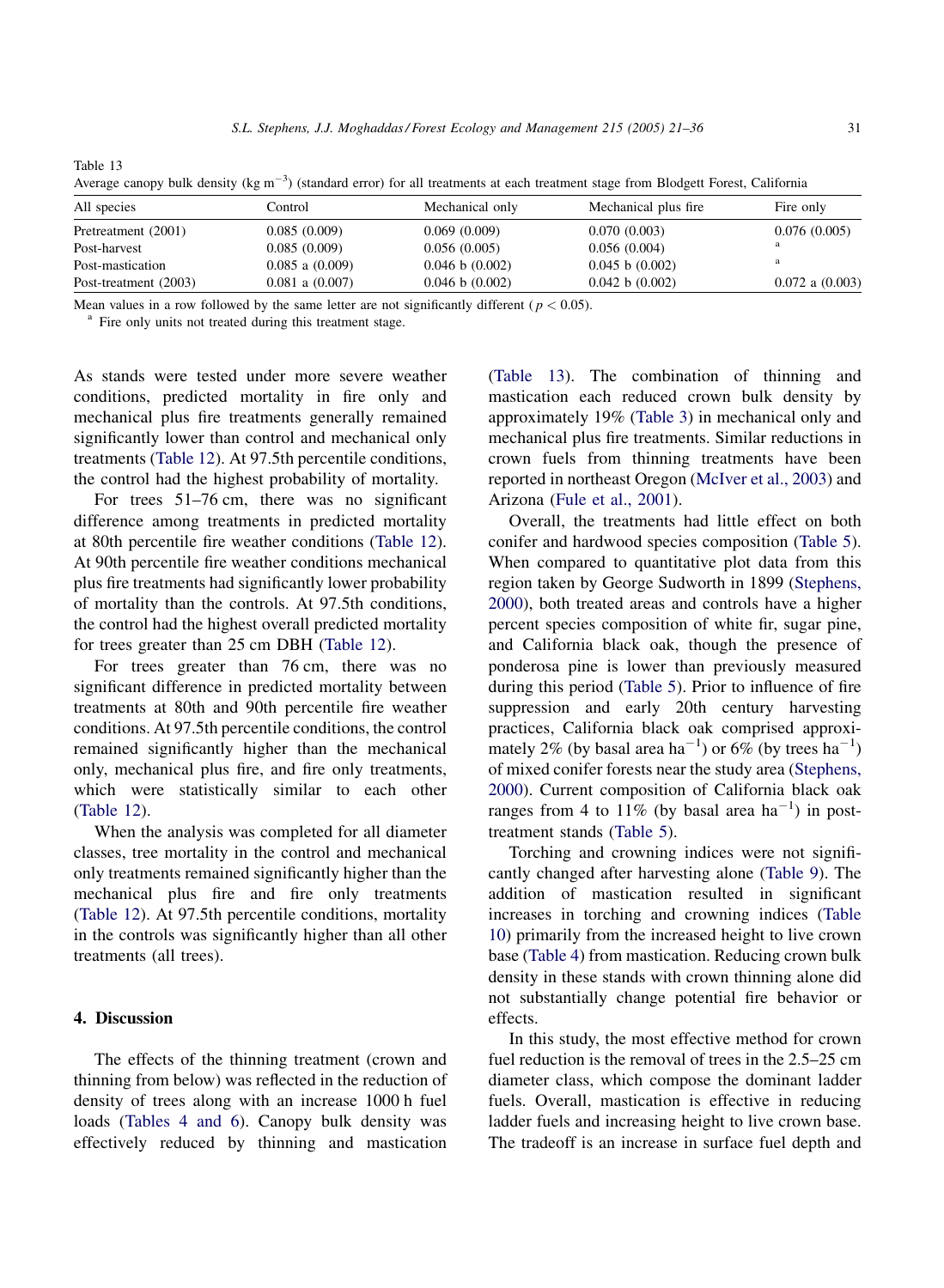continuity. The longevity of this change in fuel load will depend on the size distribution and species composition of the activity fuels and the local rates of decay for these types of biomass. It is noted that logging slash in the 100 and 1000 h size classes can remain in Sierra Nevada forests for 20–30 years (Bob Heald, personal communication, 2003). This suggests that activity fuels may contribute to increased surface fuel loads for decades after treatment.

Prescribed burning was effective in reducing tree density in the 2.5–25 cm DBH class but there was not a corresponding reduction in crown bulk density ([Table 13](#page-10-0)). Even though crown bulk density was not significantly reduced in fire only treatments, predicted fire behavior and mortality were more effectively reduced relative to controls and mechanically only treatments. This is likely due to the reduction in surface fuels, which in turn reduced flame length and fireline intensity, resulting in a decreased probability of crown fire and tree mortality.

The prescribed fire treatment resulted in a significant decrease in the 2.5–25 cm DBH class ([Table 4\)](#page-5-0), though most of the stems killed by fire remained as standing dead trees. In the case of mastication, that material remained on the ground surface. Standing dead fuels can contribute more to increased spotting over long distances whereas surface fuels contribute directly to rate of spread, fire line intensity, and flame lengths ([Rothermel, 1972;](#page-14-0) [Alexander, 1988](#page-14-0)). Both scenarios can increase the difficulty of fire suppression. The standing dead trees in the fire only treatment will fall to the ground in a relatively short time and additional prescribed fires will be needed to maintain low fire hazards.

Canopy cover was reduced in all active treatments though it remained relatively high in units treated mechanically (51–58%) ([Table 4](#page-5-0)). While many codominant and dominant trees were removed, the majority of the canopy was harvested or masticated from the intermediate and suppressed canopy layers, leaving the overstory canopy relatively unchanged. One-year post-burn, the prescribed fire treatment did not substantially remove dominant or co-dominant trees because fire behavior was not severe enough to kill many trees over 30 cm DBH. It is important to note that indirect mortality from increased insect activity, periods of drought, and pathogens, may increase mortality in larger trees in prescribed fire and mechanical followed by fire treatments ([Stephens and](#page-15-0) [Finney, 2002](#page-15-0)).

Changes in fuel structure occurred in sound 1000 h fuel loads after harvesting in the mechanical and mechanical plus fire treatments [\(Table 6\)](#page-6-0). This increase is likely attributable to increase in tree-tops and larger diameter limb wood resulting from harvest activities. Thousand-hour fuels typically contribute more to spotting, smoldering combustion, and cambial injury where adjacent to live trees. Though it was not quantified, it appeared that fuels were more continuous in masticated units when compared with the postthinning, post-burn, and controls. This continuity appeared to have contributed to more severe fire behavior when prescribed burns were implemented in the mechanical plus fire treatment. The period of flaming combustion was higher in the mechanical plus fire treatment (approximately 15–20 min) versus fire only treatment (approximately 3–10 min).

Prescribed burning significantly reduced the total combined fuel load of litter, duff, 10, 100, and 1000 h fuels by as much as 90% [\(Table 8\)](#page-7-0) in fire only and mechanical plus fire treatments. This reduction significantly altered fire behavior in both mechanical plus fire and fire only treatments in terms of fireline intensity and predicted mortality ([Tables 11 and 12\)](#page-9-0). The reduction in coarse woody debris (CWD) due to prescribed burning may be of concern to wildlife habitat for many species [\(Smith, 2000\)](#page-15-0), though there are currently more standing dead trees available for CWD recruitment in fire only than mechanical plus fire treatments compared to their pretreatment state. This increase in the CWD recruitment pool after burning has been described in other studies [\(Tinker](#page-15-0) [and Knight, 2000](#page-15-0)). When discussing the role of CWD in current ecosystems, it is important to have an understanding of the quantity, quality, and distribution there may have been during the pre-historical fire interval of 4.7 years (fire interval range of 4–28 years) ([Stephens and Collins, 2004; Stephens, 2004; Ste](#page-15-0)[phens and Moghaddas, 2005b\)](#page-15-0) reported for areas within the current Blodgett Forest property boundaries.

All three active treatments significantly reduced predicted tree mortality when compared with the control. Mechanical treatments, as implemented here, were effective at moderating fire behavior and effects. Treatments which incorporated a surface fuel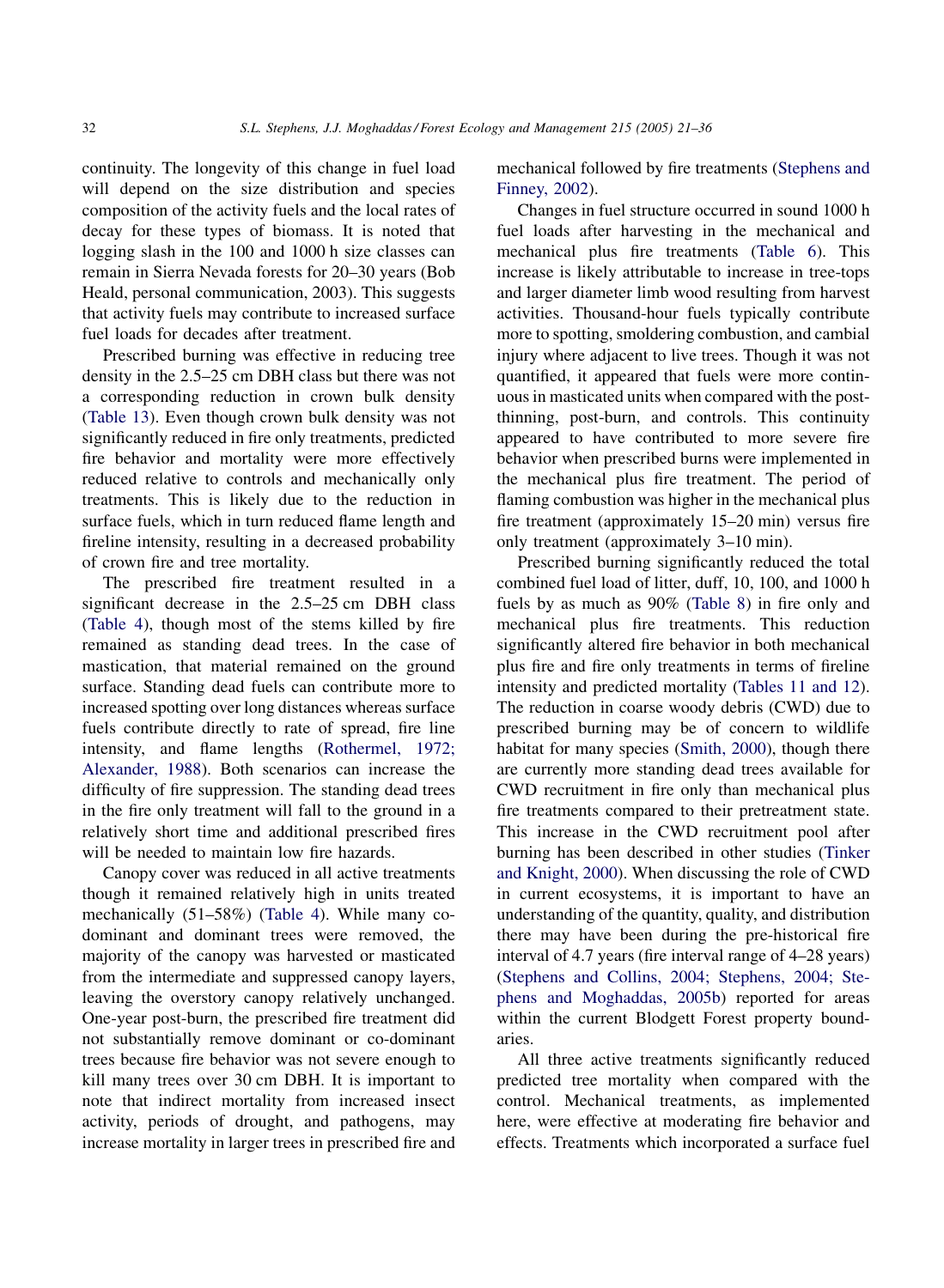treatment showed a higher degree of fire behavior reduction than mechanical only treatments. Reduction of slash (activity fuels) is a critical component of a successful fuel treatment [\(Stephens, 1998; Fule et al.,](#page-15-0) [2001](#page-15-0)).

Prescribed burning was more effective at reducing fire behavior in terms of fireline intensity, flame length, and rate of spread at 90th percentile conditions. [Pollet and Omi \(2002\)](#page-14-0) conclude that ''... sites with mechanical treatments dramatically reduced fire severity compared to sites withy prescribed fire only''. This work was done after wildfire in uncontrolled conditions and appears to contradict the findings of this study but different site characteristics could have influenced these results. Reduction in surface (natural and activity) fuels after harvesting also decreased tree mortality in areas subjected to the Cone Wildfire at Blacks Mountain Experimental Forest, California (Carl Skinner, personal communication, 2003).

The mechanical plus fire and fire only treatments had significantly lower predicted mortality in the 2.5– 76 cm size class ([Table 12\)](#page-9-0). At 80th and 90th percentile fire weather conditions, trees greater than 76 cm DBH had similar predicted mortality when compared with the control [\(Table 12\)](#page-9-0). At 97.5th percentile conditions, trees greater than 76 cm DBH in controls had significantly higher mortality than in actively treated units ([Table 12\)](#page-9-0). This is likely to due the combination of reduced surface fuels (in units treated with fire) and increased height to crown base. It is apparent from this study that the no treatment option (control) was not effective at reducing predicted fire behavior and tree mortality.

High fire hazards in unmanaged second-growth forests were noted as early as the 1920s in California ([Show and Kotok, 1924](#page-15-0)). Reducing surface fuel load can reduce predicted mortality of trees in the 2.5– 76 cm size class. Removing ladder fuels and raising the average height to crown base can be effective in reducing predicted mortality of trees >51 cm under 97.5th percentile fire weather conditions ([Table 12\)](#page-9-0). Others have found that similar ''thin from below'' or ''low thinning'' approaches can reduce the chance of torching and crown fire initiation ([Peterson et al.,](#page-14-0) [2003](#page-14-0)).

Treatments that utilized fire as the primary treatment (fire only) or secondarily after mechanical treatments (mechanical plus fire) had the lowest predicted probability of mortality under the three modeled weather conditions [\(Table 12](#page-9-0)). Even under the most severe modeled conditions, the probability of tree mortality in burned treatments remained relatively low.

Direct fire damage including percent crown volume scorched ([Stephens and Finney, 2002\)](#page-15-0) and bark char have been shown to be key factors in predicting postfire tree mortality [\(van Mantgem and Schwartz, 2003](#page-15-0)). It is also important to note that other factors (level of bark beetle activity, root pathogen density, drought severity) can also influence the probability of mortality. [van Mantgem et al. \(2003\)](#page-15-0) found that white fir trees with slower pre-burn growth rates suffered significantly higher rates of mortality than faster growing trees which suffered a similar degree of crown volume scorch. Pre-burn growth rates are likely affected by species composition, stand age, density, and past management history, suggesting that treatment prescriptions should be designed for the stand they are being implemented in as opposed to a more generic prescription that may not have the capacity for such variation.

## 5. Conclusions

While all three active treatments were effective in modifying fire behavior and predicted tree mortality, it is important to understand the tradeoffs of implementing any individual treatment on a site-specific basis. Mechanical treatments can be effective in reducing predicted mortality but increased fire behavior from activity fuels may hinder suppression activities. Both mechanical and fire treatments may be logistically difficult near developed areas or could be socially unacceptable for various reasons by stakeholders and the general public. Results from this study indicate that the no-treatment (control) option was ineffective at reducing predicted fire behavior and tree mortality.

With any fuel treatments, it is important to identify short and long term management goals before implementation. An assessment should determine the level of fire hazard from surface, ladder, and crown fuels, and determine what level of risk that hazard poses to other resources or assets. The treatment should then be designed to mitigate that particular risk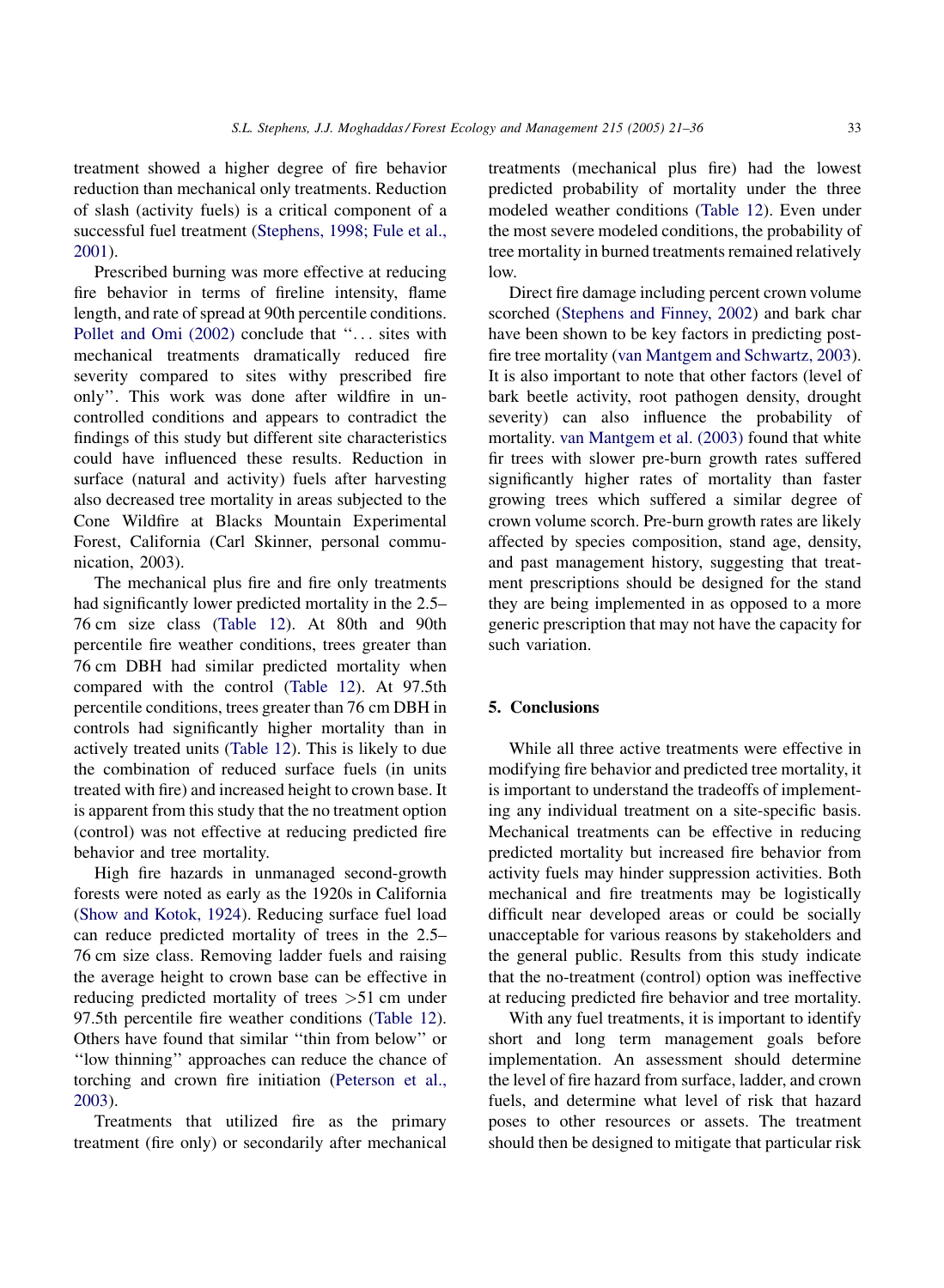<span id="page-13-0"></span>by treating the appropriate component of the fuel complex from which the hazard is derived. Fundamentals to any fuel treatment include (a) reducing surface fuel loads (particularly in areas where existing surface fuels are at high level) to decrease fire intensity, (b) not substantially increasing surface fuel loads by adding activity fuels ([Stephens, 1998\)](#page-15-0), and (c) adequately raising height to crown base to reduce passive crown fire ([Keyes and O'Hara, 2002; Peterson](#page-14-0) [et al., 2003; Graham et al., 2004\)](#page-14-0). Reducing crown bulk density in these stands with crown thinning alone did not substantially change potential fire behavior or effects.

Understanding potential rates of tree mortality is critical in predicting future forest structure and function. In particular, higher levels of mortality will increase the rate of snag recruitment and in turn, influence coarse woody debris recruitment. This recruitment may in turn affect both wildlife and insect populations in addition to surface fuel loads. High mortality may also influence other structural components including tree canopy cover, tree regeneration, and understory plant responses. From a timber management perspective, high post-fire mortality will reduce commercial values. High tree mortality may also impair visual resources associated with forest ecosystems to some human populations.

Gaining an understanding of how different fuel treatments affect basic vegetation structure, fuel characteristics, and predicted fire behavior and effects is necessary for making informed decisions about which treatment will meet management objectives ([Stephens and Ruth, 2005\)](#page-15-0). Increasing our knowledge of the short and long-term effects of these treatments is also essential to understanding their ecological effects at multiple temporal and spatial scales. Further research is needed on how fuel treatments affect other components of the ecosystem including wildlife populations, insects activity, soil characteristics, coarse woody debris availability, snag density, and live biomass accumulation.

# Acknowledgments

This project was funded by the USDA–USDI Joint Fire Sciences Program and a grant from the Resource Legacy Fund Foundation. This is publication number

65 of the National Fire and Fire Surrogate Project. We would like to especially thank the University of California Blodgett Forest Research Station for their dedicated cooperation and support of the Fire Surrogate Study. Emily Moghaddas reviewed this manuscript. We thank Jim Baldwin for statistical advice. Thanks also to the U.C. Berkeley FFS Research Team and all 2001–2004 summer field assistants.

## References

- Albini, F., 1976. Estimating wildfire behavior and effects. USDA Forest Service General Technical Report, INT-30. Intermountain Forest and Range Experiment Station, Ogden, UT.
- Alexander, M.E., 1988. Help with making crown fire hazard assessments. In: Fisher, W.C., Arno, S.F. (Comps), Protecting people and homes from wildfire in the Interior West: Proceedings of the Symposium and Workshop. USDA Forest Service General Technical Report, INT-251. Intermountain Forest and Range Experiment Station, Ogden, UT.
- Anderson, H.E., 1982. Aids to determining fuel models for estimating fire behavior. USDA Forest Service General Technical Report, INT-122. Forest and Range Experiment Station, Ogden, UT.
- Ansley, J.S., Battles, J.J., 1998. Forest composition, structure, and change in an old-growth mixed conifer forest in the northern Sierra Nevada. J. Torrey Pines Bot. Soc. 125, 297–308.
- Biswell, H.H., 1989. Prescribed Burning in California Wildland Vegetation Management. University of California Press, Berkeley, CA, USA, p. 255.
- Boyce, J.S., 1921. Firescars and decay. The Timberman 22, 37.
- Brown, J.K., 1974. Handbook for Inventorying Downed Woody Material. USDA Forest Service General Technical Report, INT-16. Forest and Range Experiment Station, Ogden, UT.
- Brown, J.K., 1978. Weight and density of crowns of rocky mountain conifers. USDA Forest Service General Technical Report, INT-197. Forest and Range Experiment Station, Ogden, UT.
- Carlton, D., 2004. Fuels Management Analyst Plus Software, Version 3.8.19. Fire Program Solutions, LLC, Estacada, Oregon.
- CDF. 2003. The changing California: forest and range 2003 assessment. California Department of Forestry and Fire Protection, 197 p. [http://www.frap.cdf.ca.gov/assessment2003/](http://www.frap.cdf.ca.gov/assessment2003/Assessment_Summary/assessment_summary.html) [Assessment\\_Summary/assessment\\_summary.html](http://www.frap.cdf.ca.gov/assessment2003/Assessment_Summary/assessment_summary.html).
- Clar, C.R., 1959. California Government and Forestry. Division of Forestry, State of California, Sacramento, California.
- Franklin, J.F., Agee, J.A., 2003. Forging a science-based national forest fire policy. Issues Sci. Technol. 20, 59–66.
- Fule, P.Z., McHugh, C., Heinlein, T.A., Covington, W.W., 2001. Potential Fire behavior is reduced following forest restoration treatments. In: Vance, R.K., Edminster, C.B., Covington, W.W., Blake, J.A. (comps 2001). Ponderosa pine ecosystems restoration and conservation: steps towards stewardship. USDA Forest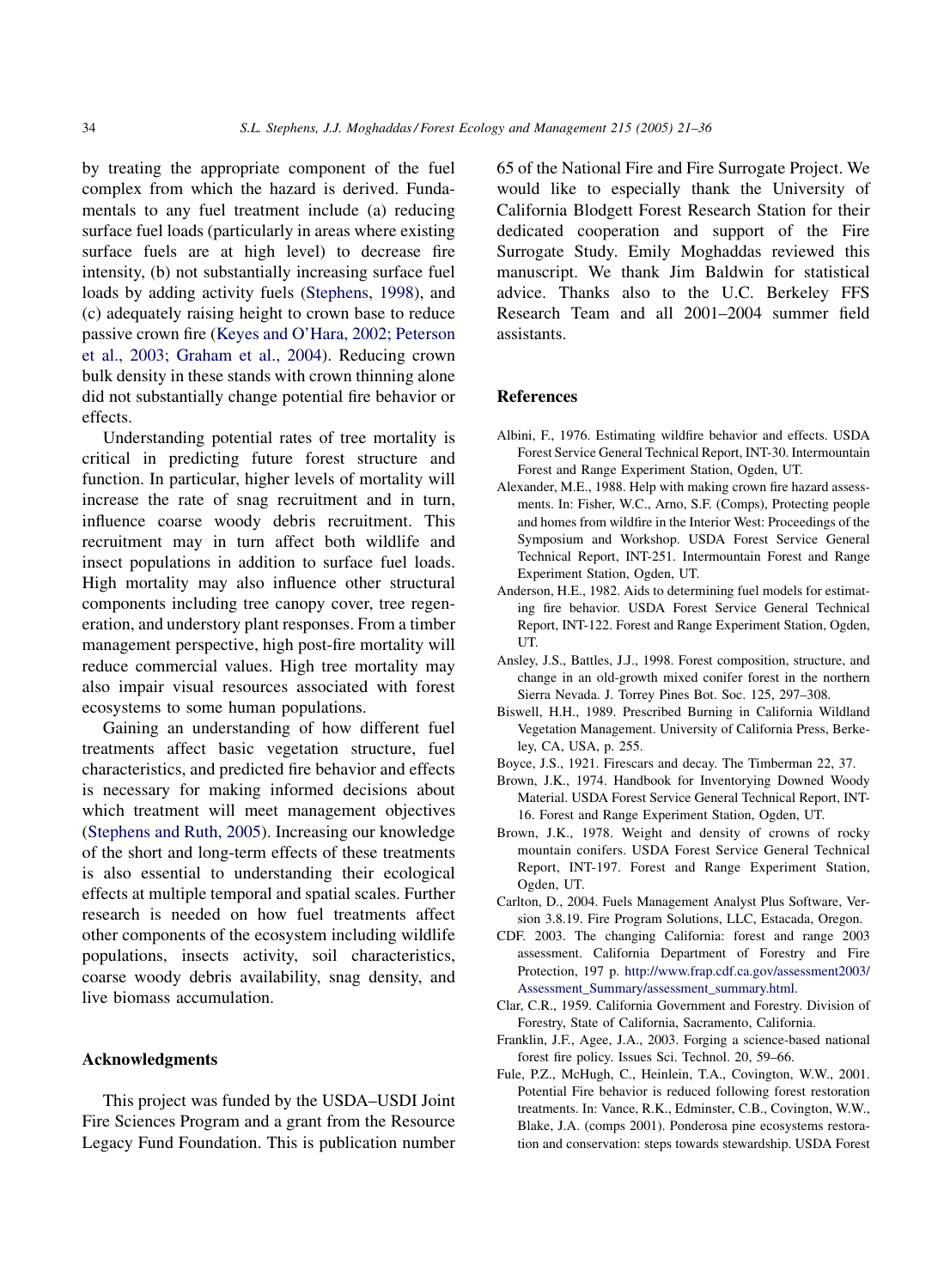<span id="page-14-0"></span>Service Proceedings, RMRS-22 28-35. Rocky Mountain Research Station, Ogden, UT.

- Gill, S.J., Biging, G.S., Murpy, E., 2000. Modeling tree crown radius and estimating canopy cover. For. Ecol. Manage. 126, 405– 416.
- Graham, R.T., McCaffrey, S., Jain, T.B., 2004. Science basis for changing forest structure to modify wildfire behavior and severity. USDA Forest Service General Technical Report, RMRS-120, Rocky Mountain Research Station, Ogden, Utah, 43 p.
- Hart, S.C., Firestone, M.K., Paul, E.A., 1992. Decomposition and nutrient dynamics of ponderosa pine needles in a Mediterraneantype climate. Can. J. For. Res. 22, 306–314.
- HFRA, 2003. Healthy forest restoration act. H.R. 1904. United States Congress, Washington, DC. Available on world wide web at [http://www.house.gov/dunn/leg/108-1/billspassed/](http://www.house.gov/dunn/leg/108-1/billspassed/HR1904.pdf) [HR1904.pdf](http://www.house.gov/dunn/leg/108-1/billspassed/HR1904.pdf) [accessed 28 January 2004].
- Keyes, C.R., O'Hara, K.L., 2002. Quantifying stand targets for silvicultural prevention of crown fires. West. J. Appl. For. 17, 101–109.
- Kilgore, B.M., Taylor, D., 1979. Fire history of a sequoia mixed conifer forest. Ecology 60, 129–142.
- Knapp, E.E., Stephens, S.L., McIver, J.D., Moghaddas, J.J., Keeley, J.E., 2004. The Fire and Fire Surrogate Study in the Sierra Nevada: evaluating restoration treatments at Blodgett Experimental Forest and Sequoia National Park. Proceedings of the Sierra Nevada Science Symposium. USDA Forest Service Pacific Southwest Research Station General Technical Report, PSW-GTR-193. pp. 79–85.
- Laudenslayer, W.F., Darr, H.H., 1990. Historical effects of logging on forests of the Cascade and Sierra Nevada Ranges of California. Trans. West. Sect. Wildl. Soc. 26, 12–23.
- Main,W.A., Paananen, D.M., Burgan, R.E., 1990. Fire Family Plus. USDA Forest Service General Technical Report, NC-138. USDA Forest Service, North Central Forest Experiment Station, St. Paul, MN.
- Martin, R.E., Dell, J.D. 1978. Planning for prescribed burning in the inland northwest. USDA Forest Service General Technical Report, PNW-66. Pacific Northwest Forest and Range Experiment Station, Portland, OR.
- McDonald, P.M., Tappeiner, J.C. 1996. Silviculture-ecology of forest-zone hardwoods in the Sierra Nevada. 621–636. In: Sierra Nevada Ecosystem Project: Final Report to Congress, vol. II, Assessments and Scientific Basis for Management Options. Centers of Water and Wildland Resources, Davis, California.
- McIver, J.D., Adams, P.W., Doyal, J.A., Drews, E.S., Hartsough, B.R., Kellogg, L.D., Niwa, C.G., Ottmar, R., Peck, R., Taratoot, M., Torgersen, T., Youngblood, A., 2003. Environmental effects and economics of mechanized logging for fuel reduction in North eastern Oregon mixed-conifer stands. West. J. Appl. For. 18, 238–249.
- Miliken, G.A., Johnson, D.E., 2002. Analysis of Messy Data, vol. III, Analysis of Covariance. Chapman & Hall/CRC, p. 605.
- Millar, C.I., Woolfenden, W.B., 1999. The role of climate change in interpreting historical variability. Ecol. Appl. 9, 1207–1216.
- Miller, C., Urban, D.L., 2000. Modeling the effects of fire management alternatives on Sierra Nevada mixed-conifer forests. Ecol. Appl. 10, 85–94.
- NFAM, 2004. National Fire and Aviation Management Web Applications, Bald Mountain Weather Station, Station I.D. 042603, weather files. [http://famweb.nwcg.gov/weatherfirecd/](http://famweb.nwcg.gov/weatherfirecd/california.htm) [california.htm.](http://famweb.nwcg.gov/weatherfirecd/california.htm)
- NOAA 2004. National Oceanic and Atmospheric Administration, wind speed conversion chart. [http://www.seawfo.noaa.gov/fire/](http://www.seawfo.noaa.gov/fire/olm/fire/10togust.htm) [olm/fire/10togust.htm](http://www.seawfo.noaa.gov/fire/olm/fire/10togust.htm) [accessed on 16 June 2004].
- North, M., Oakley, B., Chen, J., Erickson, H., Gray, A., Izzo, A., Johnson, D., Ma, S., Marr, J., Meyer, M., Purcell, K., Rambo, T., Rizzo, D., Roath, B., Schowalter, T. 2002. Vegetation and ecological characteristics of mixed-conifer and red fir forests at the Teakettle Experimental Forest. USDA Forest Service General Technical Report, PSW-186. Pacific Southwest Research Station, Albany, CA.
- National Wildfire Coordinating Group, 2001. Review and Update of the 1995 Federal Wildland Fire Management Policy. Interagency Fire Center, Boise, Idaho.
- Omi, Phil, N., Kalabokidis, K.D., 1998. Fuels modification to reduce large fire probability. In: Proceedings of the Third International Conference on Forest Fire Research, 14th Conference on Fire and Forest Meteorology, vol. II, Luso, November 16/20, pp. 2073–2088.
- Parsons, D.J., DeBendeetti, S.H., 1979. Impact of fire suppression on a mixed-conifer forest. For. Ecol. Manage. 2, 21–33.
- Peterson, D.L., Johnson, M.C., Agee, J.K., Jain, T.B., McKenzie, D., Reinhardt, E.D., 2003. Fuels planning: managing forest structure to reduce fire hazard. In: Proceedings of the Second International Wildland Fire Ecology and Fire Management Congress, Orlando, Florida, p. 10.
- Pollet, J., Omi, P.N., 2002. Effect of thinning and prescribed burning on crown fire severity in ponderosa pine forests. Int. J. Wildland Fire 11, 1–10.
- Reinhardt, E.D., Keane, R.E., Brown, J.K., 1997. First Order Fire Effects Model: FOFEM 4.0, User's Guide. USDA Forest Service General Technical Report, INT-344, Intermountain Forest and Range Experiment Station, Ogden, UT.
- Romme, W.H., Kaufmann, M.R., Veblen, T.T., Sherriff, R., Regan, C.M. 2003. Ecological effects of the Haymen Fire. Part II. Historical (pre-1860) and current (1860–2002) forest and landscape structure. In: Graham, R.T. (tech ed.) Haymen fire case study. USDA Forest Service General Technical Report, RMRS-114. Rocky Mountain Research Station, Ogden, UT.
- Rothermel, R.C., 1972. A mathematical model for predicting fire spread in wild land fuels. USDA Forest Service Research Paper, INT-115, Intermountain Forest and Range Experiment Station, Ogden, UT, 40 p.
- Rothermel, R.C., 1991. Predicting fire behavior and size of crown fires in the northern Rocky Mountains. USDA Forest Service Research Paper, INT-438, Intermountain Forest and Range Experiment Station, Ogden, UT, 46 p.
- Sall, J., Lehman, A., Creighton, L., 2001. JMP Start Statistics. A Guide to Statistics and Data Analysis using JMP and JUMP IN Software, 2nd ed. Duxbury, Pacific Grove, CA.
- Scott, J.H., Reinhardt, E.D., 2001. Assessing crown fire potential by linking models of surface and crown fire behavior. USDA Forest Service Research Paper, RMRS-29. U.S. Department